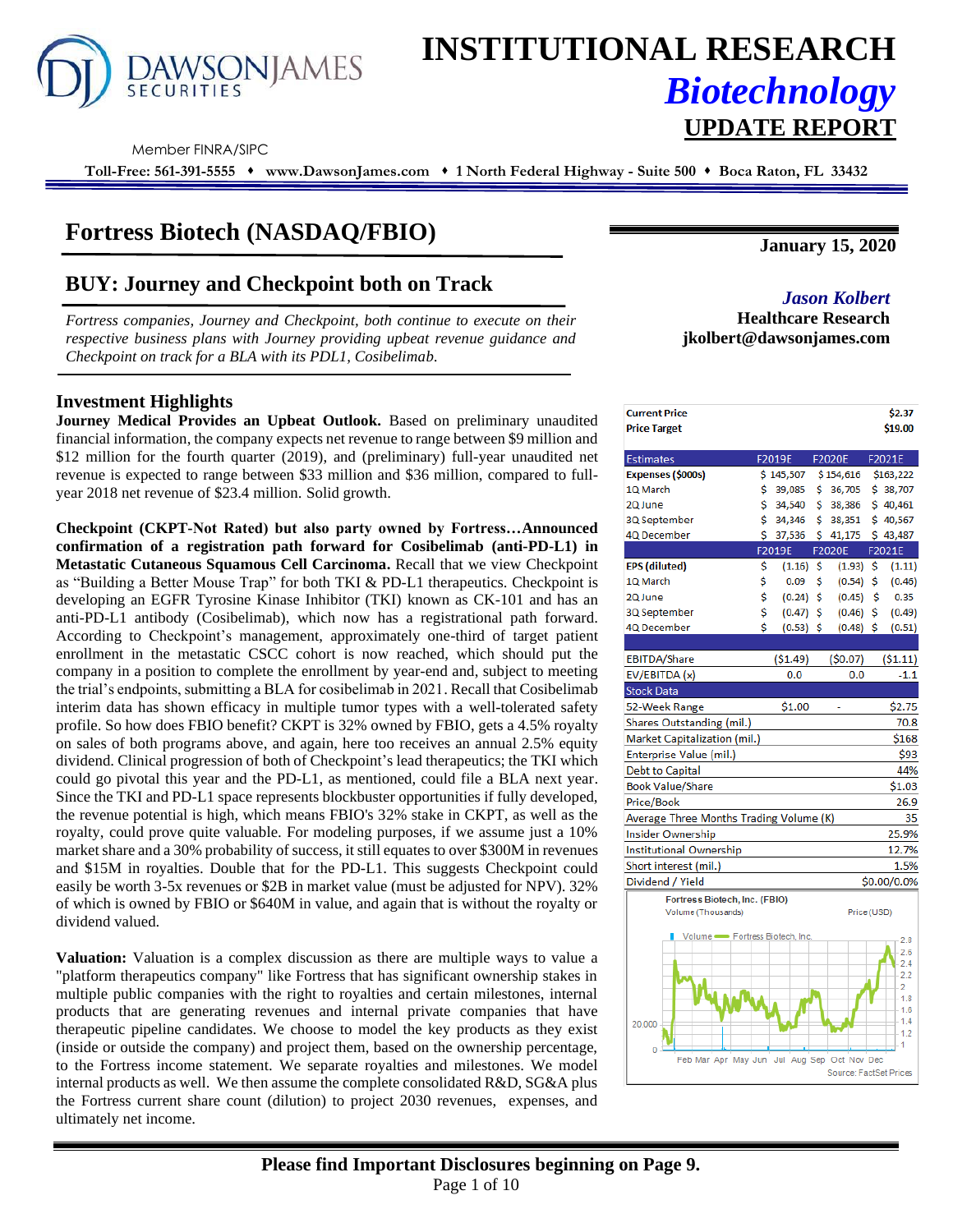

We recognize that the income statement, balance sheet, and cash flow statements need to be adjusted, (consolidated as they are, they do not paint the best picture of Fortress finances, which we believe is actually improved, when "de-consolidated") to provide the best operational picture of the company.

We believe our model is conservative as we only partially count the revenues versus the consolidated expenses, based on the company's controlling interest of the outside companies. For each product, we make certain assumptions about the timing and probability of success (POS) and apply these assumptions to our model. Our POS factor ranges from as low as just 30% to as high as 70% based on what we feel the data has shown, as well as the chances that the drug can be commercialized. On top of this, we then apply a risk rate of 15% in our Free Cash Flow to the Firm (FCFF), Discounted EPS (dEPS) and Sum of the Parts (SOP) models. We then average the result and round to the nearest whole number to derive our \$19.00- 12-month price target.

**Risk to our thesis, include the following:** (1) commercial; (2) regulatory; (3) clinical; (4) manufacturing; (5) financial; (6) liability; and (7) intellectual property. We review these and other risks in the risk section of this report.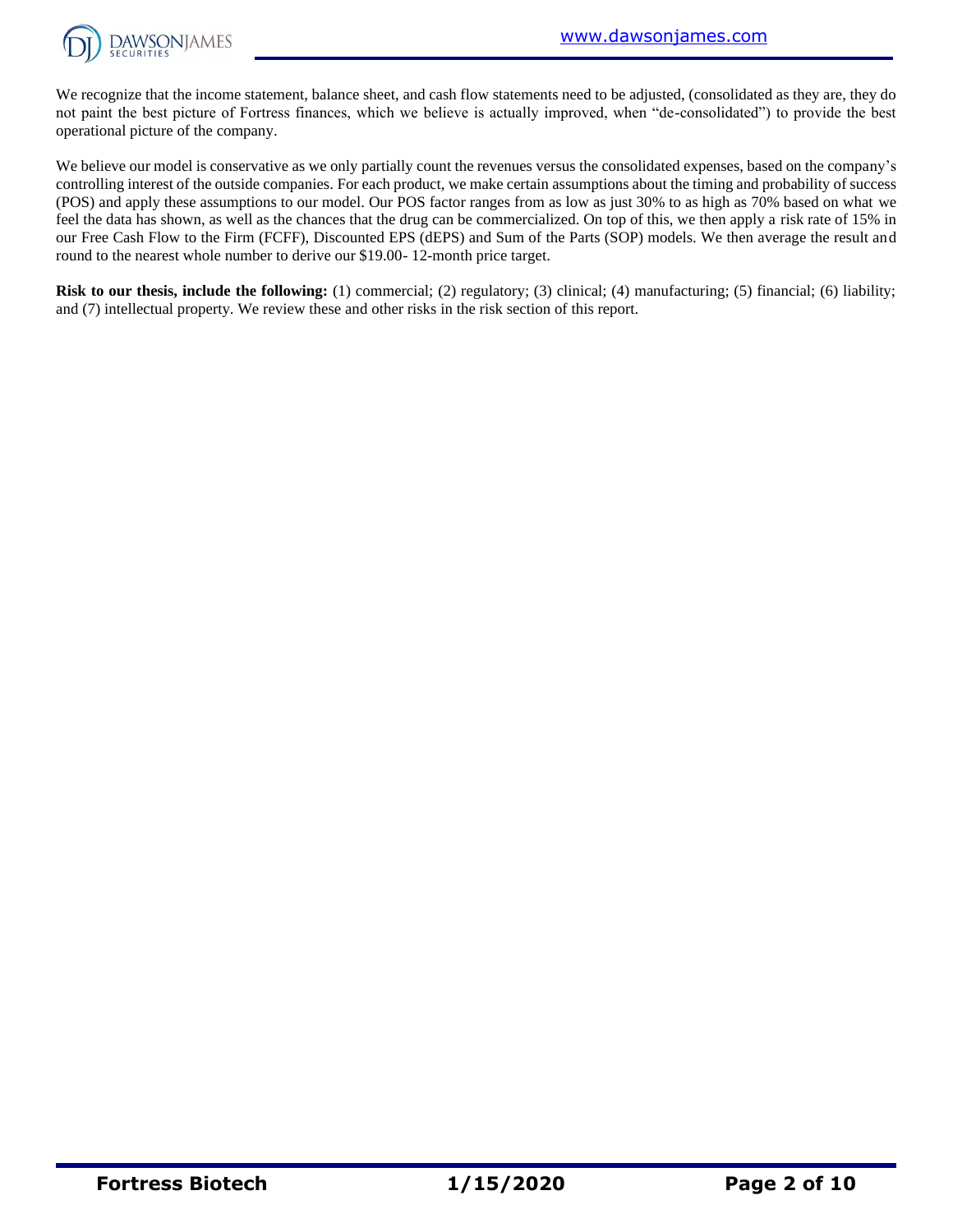

#### **Model Assumptions**

- 1. We model five late-stage therapeutic products (below) and apply to each one its own probability of success factor.
- 2. Each model assumes launch timing, market share, and pricing.
- 3. Models are based on available statistics for prevalence and incidence of the target therapeutic indication.
- 4. Price is based on our understanding of the market and the duration of therapy annually.

#### **Exhibit 1. Product Models**

| IV Tramadol<br>10,000,000<br>10,010,000<br>IV pain relievers market<br>Cost of Therapy<br>Price Change<br>Market share<br>Patients Treated with a Course<br>Revenues (000)<br>Probability of Success (Phase 3)<br>Adjusted Revenues (000)<br><b>Mustang Bio</b><br>2018E<br>MB-107 "Bubble Boy"<br>Current "Reservoir" patients (U.S. and ex-U.S. markets)<br>New Cases a year (U.S. and ex-U.S. markets)<br>Market Share Prevalance<br>Market Share New Cases<br>Total patients treated<br>Cost of Therapy (one-time)<br>Revenues (M)<br>Probability of Success (Phase 2/3)<br>Adjusted Revenues (M)<br>Royalty assumed<br>Royalty revenue (000)<br>CheckPoint PD-L1 in NSCLC<br>2018E<br>Cosibelimab (NSCLC)<br>228,150<br>New cases of lung cancer/year<br>Patients - PDL1 Option<br>Target patient population<br>171,113<br>Market share<br>Patients treated<br>Costs<br>Revenues ('000)<br>Probability of Success<br>Adjusted Revenues (M)<br>Royalty assumed<br>4.5%<br>Royalty revenue (000)<br><b>CheckPoint TKI in NSCLC</b><br>2018E<br>CK-101 (EGFR mutation + LC)<br>228,150<br>New cases of lung cancer/year<br>Total Lung Cancer Market size (M)<br>19,250,000<br>Total NSCLC lung cancer<br>16,362,500<br>% of patients with EGFR/NSCLC patients | 2019E<br>10,020,010<br>2019E<br>2019E<br>228,150<br>75%<br>171,113 | 10,030,030<br>\$200<br>1%<br>100,300<br>20,060<br>70%<br>14,042 \$<br>2020E<br>2021E<br>2020E<br>2021E<br>228,150<br>75%<br>75%<br>171,113 | 10,040,060<br>\$200<br>1.0%<br>2%<br>200,801<br>40,160<br>70%<br>28,112<br>2022E<br>1,050<br>75<br>10%<br>10%<br>113<br>$$1,500,000$ \$<br>168,750<br>30%<br>50.625<br>Ŝ.<br>4.5%<br>2,278<br>2022E<br>228,150<br>75%<br>171,113 | 10,050,100<br>\$202<br>1.0%<br>4%<br>402.004<br>81,205<br>70%<br>56,843<br>.s<br>2023E<br>1,125<br>75<br>20%<br>20%<br>240<br>1,500,000<br>360,000<br>30%<br>108,000<br>-Ŝ<br>4.5%<br>4,860<br>$\mathcal{S}$<br>2023E<br>228,150<br>75% | 10,060,150<br>\$204<br>1.0%<br>1.006.015<br>205,247<br>143,673<br>.s<br>2024E<br>900<br>341<br>1,500,000<br>-S<br>511.875<br>153.563<br>Ŝ<br>4.5%<br>6,910<br>$\mathbf{\hat{s}}$<br>2024E<br>228,150 | 10,070,210<br>\$206<br>1.0%<br>10%<br>20%<br>2.014.042<br>415,014<br>70%<br>70%<br>290,510<br>-S<br>2025E<br>600<br>75<br>75<br>35%<br>55%<br>35%<br>55%<br>371<br>1,500,000 \$<br>-S<br>556,875<br>30%<br>30%<br>167.063<br>Ŝ.<br>4.5%<br>7,518<br><b>S</b><br>2025E | 10,080,281<br>3.024.084<br>-S<br>1,500,000<br>- Ś<br>$\mathbf{s}$ | \$208<br>1.0%<br>30%<br>629,375<br>70%<br>440,562<br>.s<br>2026E<br>500<br>75<br>60%<br>75%<br>356<br>$\mathbf{s}$<br>534,375<br>30%<br>160.313<br>- Ś<br>4.5%<br>$7,214$ \$<br>2026E | 2027E<br>10,090,361<br>\$210<br>1.0%<br>35%<br>3.531.626<br>742,355<br>70%<br>519.648<br>2027E<br>575<br>75<br>65%<br>85%<br>438<br>1,500,000<br>656,250<br>30%<br>196.875<br>4.5%<br>8,859 \$<br>2027E | 10,100,451<br>\$212<br>1.0%<br>40%<br>4,040,180<br>857,747<br>70%<br>\$<br>600,423 \$<br>2028E<br>475<br>75<br>70%<br>90%<br>400<br>$$1,500,000$ \$<br>600.000<br>30%<br>180,000<br>-Ś<br>-Ś<br>4.5%<br>8,100 \$<br>2028E | 10,110,552<br>\$214<br>1.0%<br>45%<br>4.549.748<br>975,589<br>70%<br>682.912<br>Ŝ.<br>2029E<br>375<br>75<br>75%<br>90%<br>349<br>1,500,000 \$<br>523,125<br>30%<br>156.938<br>.s<br>4.5%<br>7,062 \$<br>2029E | 2030E<br>10,120,662<br>\$217<br>1.0%<br>45%<br>4.554.298<br>986,330<br>70%<br>690,431<br>2030E<br>275<br>75<br>80%<br>90%<br>288<br>1,500,000<br>431,250<br>30%<br>129.375<br>4.5%<br>5,822<br>2030E |
|-----------------------------------------------------------------------------------------------------------------------------------------------------------------------------------------------------------------------------------------------------------------------------------------------------------------------------------------------------------------------------------------------------------------------------------------------------------------------------------------------------------------------------------------------------------------------------------------------------------------------------------------------------------------------------------------------------------------------------------------------------------------------------------------------------------------------------------------------------------------------------------------------------------------------------------------------------------------------------------------------------------------------------------------------------------------------------------------------------------------------------------------------------------------------------------------------------------------------------------------------------------------|--------------------------------------------------------------------|--------------------------------------------------------------------------------------------------------------------------------------------|----------------------------------------------------------------------------------------------------------------------------------------------------------------------------------------------------------------------------------|-----------------------------------------------------------------------------------------------------------------------------------------------------------------------------------------------------------------------------------------|------------------------------------------------------------------------------------------------------------------------------------------------------------------------------------------------------|-----------------------------------------------------------------------------------------------------------------------------------------------------------------------------------------------------------------------------------------------------------------------|-------------------------------------------------------------------|---------------------------------------------------------------------------------------------------------------------------------------------------------------------------------------|---------------------------------------------------------------------------------------------------------------------------------------------------------------------------------------------------------|---------------------------------------------------------------------------------------------------------------------------------------------------------------------------------------------------------------------------|---------------------------------------------------------------------------------------------------------------------------------------------------------------------------------------------------------------|------------------------------------------------------------------------------------------------------------------------------------------------------------------------------------------------------|
|                                                                                                                                                                                                                                                                                                                                                                                                                                                                                                                                                                                                                                                                                                                                                                                                                                                                                                                                                                                                                                                                                                                                                                                                                                                                 |                                                                    |                                                                                                                                            |                                                                                                                                                                                                                                  |                                                                                                                                                                                                                                         |                                                                                                                                                                                                      |                                                                                                                                                                                                                                                                       |                                                                   |                                                                                                                                                                                       |                                                                                                                                                                                                         |                                                                                                                                                                                                                           |                                                                                                                                                                                                               |                                                                                                                                                                                                      |
|                                                                                                                                                                                                                                                                                                                                                                                                                                                                                                                                                                                                                                                                                                                                                                                                                                                                                                                                                                                                                                                                                                                                                                                                                                                                 |                                                                    |                                                                                                                                            |                                                                                                                                                                                                                                  |                                                                                                                                                                                                                                         |                                                                                                                                                                                                      |                                                                                                                                                                                                                                                                       |                                                                   |                                                                                                                                                                                       |                                                                                                                                                                                                         |                                                                                                                                                                                                                           |                                                                                                                                                                                                               |                                                                                                                                                                                                      |
|                                                                                                                                                                                                                                                                                                                                                                                                                                                                                                                                                                                                                                                                                                                                                                                                                                                                                                                                                                                                                                                                                                                                                                                                                                                                 |                                                                    |                                                                                                                                            |                                                                                                                                                                                                                                  |                                                                                                                                                                                                                                         |                                                                                                                                                                                                      |                                                                                                                                                                                                                                                                       |                                                                   |                                                                                                                                                                                       |                                                                                                                                                                                                         |                                                                                                                                                                                                                           |                                                                                                                                                                                                               |                                                                                                                                                                                                      |
|                                                                                                                                                                                                                                                                                                                                                                                                                                                                                                                                                                                                                                                                                                                                                                                                                                                                                                                                                                                                                                                                                                                                                                                                                                                                 |                                                                    |                                                                                                                                            |                                                                                                                                                                                                                                  |                                                                                                                                                                                                                                         |                                                                                                                                                                                                      |                                                                                                                                                                                                                                                                       |                                                                   |                                                                                                                                                                                       |                                                                                                                                                                                                         |                                                                                                                                                                                                                           |                                                                                                                                                                                                               |                                                                                                                                                                                                      |
|                                                                                                                                                                                                                                                                                                                                                                                                                                                                                                                                                                                                                                                                                                                                                                                                                                                                                                                                                                                                                                                                                                                                                                                                                                                                 |                                                                    |                                                                                                                                            |                                                                                                                                                                                                                                  |                                                                                                                                                                                                                                         |                                                                                                                                                                                                      |                                                                                                                                                                                                                                                                       |                                                                   |                                                                                                                                                                                       |                                                                                                                                                                                                         |                                                                                                                                                                                                                           |                                                                                                                                                                                                               |                                                                                                                                                                                                      |
|                                                                                                                                                                                                                                                                                                                                                                                                                                                                                                                                                                                                                                                                                                                                                                                                                                                                                                                                                                                                                                                                                                                                                                                                                                                                 |                                                                    |                                                                                                                                            |                                                                                                                                                                                                                                  |                                                                                                                                                                                                                                         |                                                                                                                                                                                                      |                                                                                                                                                                                                                                                                       |                                                                   |                                                                                                                                                                                       |                                                                                                                                                                                                         |                                                                                                                                                                                                                           |                                                                                                                                                                                                               |                                                                                                                                                                                                      |
|                                                                                                                                                                                                                                                                                                                                                                                                                                                                                                                                                                                                                                                                                                                                                                                                                                                                                                                                                                                                                                                                                                                                                                                                                                                                 |                                                                    |                                                                                                                                            |                                                                                                                                                                                                                                  |                                                                                                                                                                                                                                         |                                                                                                                                                                                                      |                                                                                                                                                                                                                                                                       |                                                                   |                                                                                                                                                                                       |                                                                                                                                                                                                         |                                                                                                                                                                                                                           |                                                                                                                                                                                                               |                                                                                                                                                                                                      |
|                                                                                                                                                                                                                                                                                                                                                                                                                                                                                                                                                                                                                                                                                                                                                                                                                                                                                                                                                                                                                                                                                                                                                                                                                                                                 |                                                                    |                                                                                                                                            |                                                                                                                                                                                                                                  |                                                                                                                                                                                                                                         |                                                                                                                                                                                                      |                                                                                                                                                                                                                                                                       |                                                                   |                                                                                                                                                                                       |                                                                                                                                                                                                         |                                                                                                                                                                                                                           |                                                                                                                                                                                                               |                                                                                                                                                                                                      |
|                                                                                                                                                                                                                                                                                                                                                                                                                                                                                                                                                                                                                                                                                                                                                                                                                                                                                                                                                                                                                                                                                                                                                                                                                                                                 |                                                                    |                                                                                                                                            |                                                                                                                                                                                                                                  |                                                                                                                                                                                                                                         |                                                                                                                                                                                                      |                                                                                                                                                                                                                                                                       |                                                                   |                                                                                                                                                                                       |                                                                                                                                                                                                         |                                                                                                                                                                                                                           |                                                                                                                                                                                                               |                                                                                                                                                                                                      |
|                                                                                                                                                                                                                                                                                                                                                                                                                                                                                                                                                                                                                                                                                                                                                                                                                                                                                                                                                                                                                                                                                                                                                                                                                                                                 |                                                                    |                                                                                                                                            |                                                                                                                                                                                                                                  |                                                                                                                                                                                                                                         |                                                                                                                                                                                                      |                                                                                                                                                                                                                                                                       |                                                                   |                                                                                                                                                                                       |                                                                                                                                                                                                         |                                                                                                                                                                                                                           |                                                                                                                                                                                                               |                                                                                                                                                                                                      |
|                                                                                                                                                                                                                                                                                                                                                                                                                                                                                                                                                                                                                                                                                                                                                                                                                                                                                                                                                                                                                                                                                                                                                                                                                                                                 |                                                                    |                                                                                                                                            |                                                                                                                                                                                                                                  |                                                                                                                                                                                                                                         |                                                                                                                                                                                                      |                                                                                                                                                                                                                                                                       |                                                                   |                                                                                                                                                                                       |                                                                                                                                                                                                         |                                                                                                                                                                                                                           |                                                                                                                                                                                                               |                                                                                                                                                                                                      |
|                                                                                                                                                                                                                                                                                                                                                                                                                                                                                                                                                                                                                                                                                                                                                                                                                                                                                                                                                                                                                                                                                                                                                                                                                                                                 |                                                                    |                                                                                                                                            |                                                                                                                                                                                                                                  |                                                                                                                                                                                                                                         |                                                                                                                                                                                                      |                                                                                                                                                                                                                                                                       |                                                                   |                                                                                                                                                                                       |                                                                                                                                                                                                         |                                                                                                                                                                                                                           |                                                                                                                                                                                                               |                                                                                                                                                                                                      |
|                                                                                                                                                                                                                                                                                                                                                                                                                                                                                                                                                                                                                                                                                                                                                                                                                                                                                                                                                                                                                                                                                                                                                                                                                                                                 |                                                                    |                                                                                                                                            |                                                                                                                                                                                                                                  |                                                                                                                                                                                                                                         |                                                                                                                                                                                                      |                                                                                                                                                                                                                                                                       |                                                                   |                                                                                                                                                                                       |                                                                                                                                                                                                         |                                                                                                                                                                                                                           |                                                                                                                                                                                                               |                                                                                                                                                                                                      |
|                                                                                                                                                                                                                                                                                                                                                                                                                                                                                                                                                                                                                                                                                                                                                                                                                                                                                                                                                                                                                                                                                                                                                                                                                                                                 |                                                                    |                                                                                                                                            |                                                                                                                                                                                                                                  |                                                                                                                                                                                                                                         |                                                                                                                                                                                                      |                                                                                                                                                                                                                                                                       |                                                                   |                                                                                                                                                                                       |                                                                                                                                                                                                         |                                                                                                                                                                                                                           |                                                                                                                                                                                                               |                                                                                                                                                                                                      |
|                                                                                                                                                                                                                                                                                                                                                                                                                                                                                                                                                                                                                                                                                                                                                                                                                                                                                                                                                                                                                                                                                                                                                                                                                                                                 |                                                                    |                                                                                                                                            |                                                                                                                                                                                                                                  |                                                                                                                                                                                                                                         |                                                                                                                                                                                                      |                                                                                                                                                                                                                                                                       |                                                                   |                                                                                                                                                                                       |                                                                                                                                                                                                         |                                                                                                                                                                                                                           |                                                                                                                                                                                                               |                                                                                                                                                                                                      |
|                                                                                                                                                                                                                                                                                                                                                                                                                                                                                                                                                                                                                                                                                                                                                                                                                                                                                                                                                                                                                                                                                                                                                                                                                                                                 |                                                                    |                                                                                                                                            |                                                                                                                                                                                                                                  |                                                                                                                                                                                                                                         |                                                                                                                                                                                                      |                                                                                                                                                                                                                                                                       |                                                                   |                                                                                                                                                                                       |                                                                                                                                                                                                         |                                                                                                                                                                                                                           |                                                                                                                                                                                                               |                                                                                                                                                                                                      |
|                                                                                                                                                                                                                                                                                                                                                                                                                                                                                                                                                                                                                                                                                                                                                                                                                                                                                                                                                                                                                                                                                                                                                                                                                                                                 |                                                                    |                                                                                                                                            |                                                                                                                                                                                                                                  |                                                                                                                                                                                                                                         |                                                                                                                                                                                                      |                                                                                                                                                                                                                                                                       |                                                                   |                                                                                                                                                                                       |                                                                                                                                                                                                         |                                                                                                                                                                                                                           |                                                                                                                                                                                                               |                                                                                                                                                                                                      |
|                                                                                                                                                                                                                                                                                                                                                                                                                                                                                                                                                                                                                                                                                                                                                                                                                                                                                                                                                                                                                                                                                                                                                                                                                                                                 |                                                                    |                                                                                                                                            |                                                                                                                                                                                                                                  |                                                                                                                                                                                                                                         |                                                                                                                                                                                                      |                                                                                                                                                                                                                                                                       |                                                                   |                                                                                                                                                                                       |                                                                                                                                                                                                         |                                                                                                                                                                                                                           |                                                                                                                                                                                                               |                                                                                                                                                                                                      |
|                                                                                                                                                                                                                                                                                                                                                                                                                                                                                                                                                                                                                                                                                                                                                                                                                                                                                                                                                                                                                                                                                                                                                                                                                                                                 |                                                                    |                                                                                                                                            |                                                                                                                                                                                                                                  |                                                                                                                                                                                                                                         |                                                                                                                                                                                                      |                                                                                                                                                                                                                                                                       |                                                                   |                                                                                                                                                                                       |                                                                                                                                                                                                         |                                                                                                                                                                                                                           |                                                                                                                                                                                                               |                                                                                                                                                                                                      |
|                                                                                                                                                                                                                                                                                                                                                                                                                                                                                                                                                                                                                                                                                                                                                                                                                                                                                                                                                                                                                                                                                                                                                                                                                                                                 |                                                                    |                                                                                                                                            |                                                                                                                                                                                                                                  |                                                                                                                                                                                                                                         |                                                                                                                                                                                                      |                                                                                                                                                                                                                                                                       |                                                                   |                                                                                                                                                                                       |                                                                                                                                                                                                         |                                                                                                                                                                                                                           |                                                                                                                                                                                                               |                                                                                                                                                                                                      |
|                                                                                                                                                                                                                                                                                                                                                                                                                                                                                                                                                                                                                                                                                                                                                                                                                                                                                                                                                                                                                                                                                                                                                                                                                                                                 |                                                                    |                                                                                                                                            |                                                                                                                                                                                                                                  |                                                                                                                                                                                                                                         |                                                                                                                                                                                                      |                                                                                                                                                                                                                                                                       |                                                                   |                                                                                                                                                                                       |                                                                                                                                                                                                         |                                                                                                                                                                                                                           |                                                                                                                                                                                                               |                                                                                                                                                                                                      |
|                                                                                                                                                                                                                                                                                                                                                                                                                                                                                                                                                                                                                                                                                                                                                                                                                                                                                                                                                                                                                                                                                                                                                                                                                                                                 |                                                                    |                                                                                                                                            |                                                                                                                                                                                                                                  |                                                                                                                                                                                                                                         |                                                                                                                                                                                                      |                                                                                                                                                                                                                                                                       |                                                                   |                                                                                                                                                                                       |                                                                                                                                                                                                         |                                                                                                                                                                                                                           |                                                                                                                                                                                                               |                                                                                                                                                                                                      |
|                                                                                                                                                                                                                                                                                                                                                                                                                                                                                                                                                                                                                                                                                                                                                                                                                                                                                                                                                                                                                                                                                                                                                                                                                                                                 |                                                                    |                                                                                                                                            |                                                                                                                                                                                                                                  |                                                                                                                                                                                                                                         |                                                                                                                                                                                                      |                                                                                                                                                                                                                                                                       |                                                                   |                                                                                                                                                                                       |                                                                                                                                                                                                         |                                                                                                                                                                                                                           |                                                                                                                                                                                                               |                                                                                                                                                                                                      |
|                                                                                                                                                                                                                                                                                                                                                                                                                                                                                                                                                                                                                                                                                                                                                                                                                                                                                                                                                                                                                                                                                                                                                                                                                                                                 |                                                                    |                                                                                                                                            |                                                                                                                                                                                                                                  |                                                                                                                                                                                                                                         |                                                                                                                                                                                                      | 228,150                                                                                                                                                                                                                                                               |                                                                   | 228,150                                                                                                                                                                               | 228,150                                                                                                                                                                                                 | 228,150                                                                                                                                                                                                                   | 228,150                                                                                                                                                                                                       | 228,150                                                                                                                                                                                              |
|                                                                                                                                                                                                                                                                                                                                                                                                                                                                                                                                                                                                                                                                                                                                                                                                                                                                                                                                                                                                                                                                                                                                                                                                                                                                 |                                                                    |                                                                                                                                            |                                                                                                                                                                                                                                  |                                                                                                                                                                                                                                         |                                                                                                                                                                                                      | 75%<br>75%                                                                                                                                                                                                                                                            |                                                                   | 75%                                                                                                                                                                                   | 75%                                                                                                                                                                                                     | 75%                                                                                                                                                                                                                       | 75%                                                                                                                                                                                                           | 75%                                                                                                                                                                                                  |
|                                                                                                                                                                                                                                                                                                                                                                                                                                                                                                                                                                                                                                                                                                                                                                                                                                                                                                                                                                                                                                                                                                                                                                                                                                                                 |                                                                    |                                                                                                                                            |                                                                                                                                                                                                                                  | 171,113                                                                                                                                                                                                                                 | 171,113                                                                                                                                                                                              | 171,113                                                                                                                                                                                                                                                               |                                                                   | 171,113                                                                                                                                                                               | 171,113                                                                                                                                                                                                 | 171,113                                                                                                                                                                                                                   | 171,113                                                                                                                                                                                                       | 171,113                                                                                                                                                                                              |
|                                                                                                                                                                                                                                                                                                                                                                                                                                                                                                                                                                                                                                                                                                                                                                                                                                                                                                                                                                                                                                                                                                                                                                                                                                                                 |                                                                    |                                                                                                                                            |                                                                                                                                                                                                                                  | 1%                                                                                                                                                                                                                                      |                                                                                                                                                                                                      | 2%<br>4%                                                                                                                                                                                                                                                              |                                                                   | 6%                                                                                                                                                                                    | 8%                                                                                                                                                                                                      | 10%                                                                                                                                                                                                                       | 12%                                                                                                                                                                                                           | 14%                                                                                                                                                                                                  |
|                                                                                                                                                                                                                                                                                                                                                                                                                                                                                                                                                                                                                                                                                                                                                                                                                                                                                                                                                                                                                                                                                                                                                                                                                                                                 |                                                                    |                                                                                                                                            |                                                                                                                                                                                                                                  | 1,711                                                                                                                                                                                                                                   | 3,422                                                                                                                                                                                                | 6,845                                                                                                                                                                                                                                                                 |                                                                   | 10,267                                                                                                                                                                                | 13,689                                                                                                                                                                                                  | 17,111                                                                                                                                                                                                                    | 20,534                                                                                                                                                                                                        | 23,956                                                                                                                                                                                               |
|                                                                                                                                                                                                                                                                                                                                                                                                                                                                                                                                                                                                                                                                                                                                                                                                                                                                                                                                                                                                                                                                                                                                                                                                                                                                 |                                                                    |                                                                                                                                            |                                                                                                                                                                                                                                  | \$<br>35,000 \$                                                                                                                                                                                                                         | 55,000                                                                                                                                                                                               | 55,000<br>s                                                                                                                                                                                                                                                           | -S                                                                | 55,000 \$                                                                                                                                                                             | 55,000                                                                                                                                                                                                  | -S<br>55,000 \$                                                                                                                                                                                                           | 55,000<br>s                                                                                                                                                                                                   | 55,000                                                                                                                                                                                               |
|                                                                                                                                                                                                                                                                                                                                                                                                                                                                                                                                                                                                                                                                                                                                                                                                                                                                                                                                                                                                                                                                                                                                                                                                                                                                 |                                                                    |                                                                                                                                            |                                                                                                                                                                                                                                  | 59,889<br>s                                                                                                                                                                                                                             | 188,224<br>-S                                                                                                                                                                                        | 376,448<br>-S                                                                                                                                                                                                                                                         | -S                                                                | 564,671<br>\$                                                                                                                                                                         | 752.895                                                                                                                                                                                                 | 941,119<br>-S<br>-S                                                                                                                                                                                                       | 1,129,343<br>-S                                                                                                                                                                                               | 1,317,566                                                                                                                                                                                            |
|                                                                                                                                                                                                                                                                                                                                                                                                                                                                                                                                                                                                                                                                                                                                                                                                                                                                                                                                                                                                                                                                                                                                                                                                                                                                 |                                                                    |                                                                                                                                            |                                                                                                                                                                                                                                  | 50%                                                                                                                                                                                                                                     |                                                                                                                                                                                                      | 50%<br>50%                                                                                                                                                                                                                                                            |                                                                   | 50%                                                                                                                                                                                   | 50%                                                                                                                                                                                                     | 50%                                                                                                                                                                                                                       | 50%                                                                                                                                                                                                           | 50%                                                                                                                                                                                                  |
|                                                                                                                                                                                                                                                                                                                                                                                                                                                                                                                                                                                                                                                                                                                                                                                                                                                                                                                                                                                                                                                                                                                                                                                                                                                                 |                                                                    |                                                                                                                                            |                                                                                                                                                                                                                                  | 29,945<br>s                                                                                                                                                                                                                             | 94,112<br>$\mathbf{\hat{s}}$                                                                                                                                                                         | 188,224<br><sub>S</sub>                                                                                                                                                                                                                                               | <sub>S</sub>                                                      | 282,336<br>-S                                                                                                                                                                         | 376,448                                                                                                                                                                                                 | 470,559 \$<br>- \$                                                                                                                                                                                                        | 564,671<br>s                                                                                                                                                                                                  | 658,783                                                                                                                                                                                              |
|                                                                                                                                                                                                                                                                                                                                                                                                                                                                                                                                                                                                                                                                                                                                                                                                                                                                                                                                                                                                                                                                                                                                                                                                                                                                 | 4.5%                                                               | 4.5%<br>4.5%                                                                                                                               | 4.5%                                                                                                                                                                                                                             | 4.5%                                                                                                                                                                                                                                    | 4.5%                                                                                                                                                                                                 | 4.5%                                                                                                                                                                                                                                                                  |                                                                   | 4.5%                                                                                                                                                                                  | 4.5%                                                                                                                                                                                                    | 4.5%                                                                                                                                                                                                                      | 4.5%                                                                                                                                                                                                          | 4.5%                                                                                                                                                                                                 |
|                                                                                                                                                                                                                                                                                                                                                                                                                                                                                                                                                                                                                                                                                                                                                                                                                                                                                                                                                                                                                                                                                                                                                                                                                                                                 |                                                                    |                                                                                                                                            |                                                                                                                                                                                                                                  |                                                                                                                                                                                                                                         |                                                                                                                                                                                                      | 1,348<br>S                                                                                                                                                                                                                                                            |                                                                   | 4,235<br>$\mathbf{s}$                                                                                                                                                                 | 8,470 \$                                                                                                                                                                                                | 12,705 \$                                                                                                                                                                                                                 | 16,940<br>s                                                                                                                                                                                                   | 21,175                                                                                                                                                                                               |
|                                                                                                                                                                                                                                                                                                                                                                                                                                                                                                                                                                                                                                                                                                                                                                                                                                                                                                                                                                                                                                                                                                                                                                                                                                                                 |                                                                    |                                                                                                                                            |                                                                                                                                                                                                                                  |                                                                                                                                                                                                                                         |                                                                                                                                                                                                      |                                                                                                                                                                                                                                                                       |                                                                   |                                                                                                                                                                                       |                                                                                                                                                                                                         |                                                                                                                                                                                                                           |                                                                                                                                                                                                               |                                                                                                                                                                                                      |
|                                                                                                                                                                                                                                                                                                                                                                                                                                                                                                                                                                                                                                                                                                                                                                                                                                                                                                                                                                                                                                                                                                                                                                                                                                                                 | 2019E                                                              | 2020E<br>2021E                                                                                                                             | 2022E                                                                                                                                                                                                                            | 2023E                                                                                                                                                                                                                                   | 2024E                                                                                                                                                                                                | 2025E                                                                                                                                                                                                                                                                 |                                                                   | 2026E                                                                                                                                                                                 | 2027E                                                                                                                                                                                                   | 2028E                                                                                                                                                                                                                     | 2029E                                                                                                                                                                                                         | 2030E                                                                                                                                                                                                |
|                                                                                                                                                                                                                                                                                                                                                                                                                                                                                                                                                                                                                                                                                                                                                                                                                                                                                                                                                                                                                                                                                                                                                                                                                                                                 |                                                                    |                                                                                                                                            |                                                                                                                                                                                                                                  |                                                                                                                                                                                                                                         |                                                                                                                                                                                                      |                                                                                                                                                                                                                                                                       |                                                                   |                                                                                                                                                                                       |                                                                                                                                                                                                         |                                                                                                                                                                                                                           |                                                                                                                                                                                                               |                                                                                                                                                                                                      |
|                                                                                                                                                                                                                                                                                                                                                                                                                                                                                                                                                                                                                                                                                                                                                                                                                                                                                                                                                                                                                                                                                                                                                                                                                                                                 | 228,150                                                            | 228,150                                                                                                                                    | 228,150                                                                                                                                                                                                                          | 228,150                                                                                                                                                                                                                                 | 228,150                                                                                                                                                                                              | 228,150                                                                                                                                                                                                                                                               |                                                                   | 228,150                                                                                                                                                                               | 228,150                                                                                                                                                                                                 | 228,150                                                                                                                                                                                                                   | 228,150                                                                                                                                                                                                       | 228,150                                                                                                                                                                                              |
|                                                                                                                                                                                                                                                                                                                                                                                                                                                                                                                                                                                                                                                                                                                                                                                                                                                                                                                                                                                                                                                                                                                                                                                                                                                                 | 19,478,150                                                         | 19,706,300                                                                                                                                 | 19,934,450                                                                                                                                                                                                                       | 20,162,600                                                                                                                                                                                                                              | 20,390,750                                                                                                                                                                                           | 20,618,900                                                                                                                                                                                                                                                            | 20,847,050                                                        |                                                                                                                                                                                       | 21,075,200                                                                                                                                                                                              | 21,303,350                                                                                                                                                                                                                | 21,531,500                                                                                                                                                                                                    | 21,759,650                                                                                                                                                                                           |
|                                                                                                                                                                                                                                                                                                                                                                                                                                                                                                                                                                                                                                                                                                                                                                                                                                                                                                                                                                                                                                                                                                                                                                                                                                                                 | 16,556,428                                                         | 16,750,355                                                                                                                                 | 16,944,283                                                                                                                                                                                                                       | 17,138,210                                                                                                                                                                                                                              | 17,332,138                                                                                                                                                                                           | 17,526,065                                                                                                                                                                                                                                                            | 17,719,993                                                        |                                                                                                                                                                                       | 17,913,920                                                                                                                                                                                              | 18,107,848                                                                                                                                                                                                                | 18,301,775                                                                                                                                                                                                    | 18,495,703                                                                                                                                                                                           |
|                                                                                                                                                                                                                                                                                                                                                                                                                                                                                                                                                                                                                                                                                                                                                                                                                                                                                                                                                                                                                                                                                                                                                                                                                                                                 | 26%                                                                | 26%<br>26%                                                                                                                                 | 26%                                                                                                                                                                                                                              | 26%                                                                                                                                                                                                                                     |                                                                                                                                                                                                      | 26%<br>26%                                                                                                                                                                                                                                                            |                                                                   | 26%                                                                                                                                                                                   | 26%                                                                                                                                                                                                     | 26%                                                                                                                                                                                                                       | 26%                                                                                                                                                                                                           | 26%                                                                                                                                                                                                  |
| Patients with EGFR/NSCLC patients                                                                                                                                                                                                                                                                                                                                                                                                                                                                                                                                                                                                                                                                                                                                                                                                                                                                                                                                                                                                                                                                                                                                                                                                                               |                                                                    |                                                                                                                                            |                                                                                                                                                                                                                                  | 59.319                                                                                                                                                                                                                                  | 59,319                                                                                                                                                                                               | 59.319                                                                                                                                                                                                                                                                |                                                                   | 59,319                                                                                                                                                                                | 59,319                                                                                                                                                                                                  | 59,319                                                                                                                                                                                                                    | 59.319                                                                                                                                                                                                        | 59,319                                                                                                                                                                                               |
| Market share                                                                                                                                                                                                                                                                                                                                                                                                                                                                                                                                                                                                                                                                                                                                                                                                                                                                                                                                                                                                                                                                                                                                                                                                                                                    |                                                                    |                                                                                                                                            |                                                                                                                                                                                                                                  | 5%                                                                                                                                                                                                                                      |                                                                                                                                                                                                      | 10%<br>12%                                                                                                                                                                                                                                                            |                                                                   | 14%                                                                                                                                                                                   | 15%                                                                                                                                                                                                     | 16%                                                                                                                                                                                                                       | 17%                                                                                                                                                                                                           | 18%                                                                                                                                                                                                  |
| Treated patients (000)                                                                                                                                                                                                                                                                                                                                                                                                                                                                                                                                                                                                                                                                                                                                                                                                                                                                                                                                                                                                                                                                                                                                                                                                                                          |                                                                    |                                                                                                                                            |                                                                                                                                                                                                                                  | 2,966                                                                                                                                                                                                                                   | 5,932                                                                                                                                                                                                | 7,118                                                                                                                                                                                                                                                                 |                                                                   | 8,305                                                                                                                                                                                 | 8,898                                                                                                                                                                                                   | 9,491                                                                                                                                                                                                                     | 10,084                                                                                                                                                                                                        | 10,677                                                                                                                                                                                               |
| Cost (competition=\$15,240/month)                                                                                                                                                                                                                                                                                                                                                                                                                                                                                                                                                                                                                                                                                                                                                                                                                                                                                                                                                                                                                                                                                                                                                                                                                               |                                                                    |                                                                                                                                            |                                                                                                                                                                                                                                  | s<br>182,880                                                                                                                                                                                                                            | 182,880<br>-S                                                                                                                                                                                        | 182,880<br>-S                                                                                                                                                                                                                                                         | s                                                                 | 182,880<br>-S                                                                                                                                                                         | 182,880                                                                                                                                                                                                 | \$<br>182,880<br>-S                                                                                                                                                                                                       | 182,880<br>s                                                                                                                                                                                                  | 182,880                                                                                                                                                                                              |
| Revenues ('000)                                                                                                                                                                                                                                                                                                                                                                                                                                                                                                                                                                                                                                                                                                                                                                                                                                                                                                                                                                                                                                                                                                                                                                                                                                                 |                                                                    |                                                                                                                                            |                                                                                                                                                                                                                                  | s<br>542,413                                                                                                                                                                                                                            | $\mathbf{\hat{s}}$<br>1,084,826                                                                                                                                                                      | 1,301,791<br><sub>S</sub>                                                                                                                                                                                                                                             | s<br>1,518,756                                                    | s                                                                                                                                                                                     | 1,627,239                                                                                                                                                                                               | \$<br>1,735,721<br>- \$                                                                                                                                                                                                   | 1,844,204<br>-S                                                                                                                                                                                               | 1,952,687                                                                                                                                                                                            |
| Probability of Success                                                                                                                                                                                                                                                                                                                                                                                                                                                                                                                                                                                                                                                                                                                                                                                                                                                                                                                                                                                                                                                                                                                                                                                                                                          |                                                                    |                                                                                                                                            |                                                                                                                                                                                                                                  | 30%                                                                                                                                                                                                                                     |                                                                                                                                                                                                      | 30%<br>30%                                                                                                                                                                                                                                                            |                                                                   | 30%                                                                                                                                                                                   | 30%                                                                                                                                                                                                     | 30%                                                                                                                                                                                                                       | 30%                                                                                                                                                                                                           | 30%                                                                                                                                                                                                  |
| Adjusted Revenues (000)                                                                                                                                                                                                                                                                                                                                                                                                                                                                                                                                                                                                                                                                                                                                                                                                                                                                                                                                                                                                                                                                                                                                                                                                                                         |                                                                    |                                                                                                                                            |                                                                                                                                                                                                                                  | Ŝ.<br>162,724 \$                                                                                                                                                                                                                        | 325,448                                                                                                                                                                                              | -\$<br>390,537                                                                                                                                                                                                                                                        | -\$                                                               | 455,627<br>-\$                                                                                                                                                                        | 488,172 \$                                                                                                                                                                                              | 520,716 \$                                                                                                                                                                                                                | 553,261<br>\$                                                                                                                                                                                                 | 585,806                                                                                                                                                                                              |
| Royalty assumed                                                                                                                                                                                                                                                                                                                                                                                                                                                                                                                                                                                                                                                                                                                                                                                                                                                                                                                                                                                                                                                                                                                                                                                                                                                 |                                                                    |                                                                                                                                            |                                                                                                                                                                                                                                  | 4.5%                                                                                                                                                                                                                                    | 4.5%                                                                                                                                                                                                 | 4.5%                                                                                                                                                                                                                                                                  |                                                                   | 4.5%                                                                                                                                                                                  | 4.5%                                                                                                                                                                                                    | 4.5%                                                                                                                                                                                                                      | 4.5%                                                                                                                                                                                                          | 4.5%                                                                                                                                                                                                 |
| Royalty revenue (000)                                                                                                                                                                                                                                                                                                                                                                                                                                                                                                                                                                                                                                                                                                                                                                                                                                                                                                                                                                                                                                                                                                                                                                                                                                           |                                                                    |                                                                                                                                            |                                                                                                                                                                                                                                  | $7,323$ \$<br>$\mathbf{s}$                                                                                                                                                                                                              |                                                                                                                                                                                                      |                                                                                                                                                                                                                                                                       |                                                                   | 20,503<br>S                                                                                                                                                                           | 21,968 \$                                                                                                                                                                                               | 23,432 \$                                                                                                                                                                                                                 | 24,897 \$                                                                                                                                                                                                     | 26,361                                                                                                                                                                                               |
|                                                                                                                                                                                                                                                                                                                                                                                                                                                                                                                                                                                                                                                                                                                                                                                                                                                                                                                                                                                                                                                                                                                                                                                                                                                                 |                                                                    |                                                                                                                                            |                                                                                                                                                                                                                                  |                                                                                                                                                                                                                                         |                                                                                                                                                                                                      | 14,645 \$<br>17,574                                                                                                                                                                                                                                                   |                                                                   |                                                                                                                                                                                       |                                                                                                                                                                                                         |                                                                                                                                                                                                                           |                                                                                                                                                                                                               |                                                                                                                                                                                                      |
| 2018E<br><b>Cyprium Therapeutics (private)</b><br>CUTX-101 (Menkes Disease)                                                                                                                                                                                                                                                                                                                                                                                                                                                                                                                                                                                                                                                                                                                                                                                                                                                                                                                                                                                                                                                                                                                                                                                     |                                                                    |                                                                                                                                            |                                                                                                                                                                                                                                  |                                                                                                                                                                                                                                         |                                                                                                                                                                                                      |                                                                                                                                                                                                                                                                       |                                                                   |                                                                                                                                                                                       |                                                                                                                                                                                                         |                                                                                                                                                                                                                           |                                                                                                                                                                                                               |                                                                                                                                                                                                      |
| 2,720<br>2,720<br>Prevalance (USA)                                                                                                                                                                                                                                                                                                                                                                                                                                                                                                                                                                                                                                                                                                                                                                                                                                                                                                                                                                                                                                                                                                                                                                                                                              | 2019E                                                              | 2020E<br>2021E                                                                                                                             | 2022E                                                                                                                                                                                                                            | 2023E                                                                                                                                                                                                                                   | 2024E                                                                                                                                                                                                | 2025E                                                                                                                                                                                                                                                                 |                                                                   | 2026E                                                                                                                                                                                 | 2027E                                                                                                                                                                                                   | 2028E                                                                                                                                                                                                                     | 2029E                                                                                                                                                                                                         | 2030E                                                                                                                                                                                                |

| <i><b>Toyany assumed</b></i>          |       |       |       |       |              | 7.070       | 7.070      | 7.070                 | 7.070          | 7.070     | 7.070      | 7.070     | 7.070   |
|---------------------------------------|-------|-------|-------|-------|--------------|-------------|------------|-----------------------|----------------|-----------|------------|-----------|---------|
| Royalty revenue (000)                 |       |       |       |       |              | 7,323<br>-S | 14,645 S   | 17,574                | 20,503         | 21,968 \$ | 23,432 \$  | 24,897 \$ | 26,361  |
| <b>Cyprium Therapeutics (private)</b> | 2018E | 2019E | 2020E | 2021E | 2022E        | 2023E       | 2024E      | 2025E                 | 2026E          | 2027E     | 2028E      | 2029E     | 2030E   |
| CUTX-101 (Menkes Disease)             |       |       |       |       |              |             |            |                       |                |           |            |           |         |
| Prevalance (USA)                      | 2.720 | 2.720 | 2.720 | 2.720 | 2,720        | 2.720       | 2,720      | 2.720                 | 2.720          | 2.720     | 2.720      | 2.720     | 2.720   |
| Incidence annualy (USA)               | 3,000 | 3,000 | 3,000 | 3,000 | 3,000        | 3.000       | 3,000      | 3,000                 | 3,000          | 3,000     | 3,000      | 3,000     | 3,000   |
| Target patient population             | 2.500 | 2.500 | 2.500 | 2.500 | 2.500        | 2.500       | 2.500      | 2.500                 | 2.500          | 2.500     | 2.500      | 2.500     | 2.500   |
| Market share                          |       | 0%    | 0%    | 0%    | 10%          | 30%         | 50%        | 70%                   | 80%            | 80%       | 80%        | 80%       | 80%     |
| Patients treated                      |       |       |       |       | 250          | 750         | 1.250      | 1.750                 | 2.000          | 2.000     | 2,000      | 2.000     | 2.000   |
| Price                                 |       |       |       |       | 300,000      | 300,000     | 300,000    | 300,000               | 300,000        | 300,000   | 300,000    | 300,000   | 300,000 |
| Revenues (000)                        |       |       |       |       | 75,000       | 225,000     | 375,000    | 525,000               | 600,000        | 600,000   | 600,000    | 600,000   | 600,000 |
| Probability of Success                |       |       |       |       | 30%          | 30%         | 30%        | 30%                   | 30%            | 30%       | 30%        | 30%       | 30%     |
| Adjusted Revenues (M)                 |       |       |       |       | 22,500<br>-5 | 67,500      | 112,500 \$ | 157,500<br>-2         | 180,000<br>- 2 | 180,000   | 180,000 \$ | 180,000   | 180,000 |
| Royalty assumed                       |       |       |       | 4.5%  | 4.5%         | 4.5%        | 4.5%       | 4.5%                  | 4.5%           | 4.5%      | 4.5%       | 4.5%      | 4.5%    |
| Royalty revenue (000)                 |       |       |       |       | $1,013$ \$   | $3,038$ \$  | $5,063$ \$ | 7.088<br>$\mathbf{s}$ | 8,100          | 8,100 \$  | 8,100 \$   | 8,100 \$  | 8,100   |

*Source: Dawson James*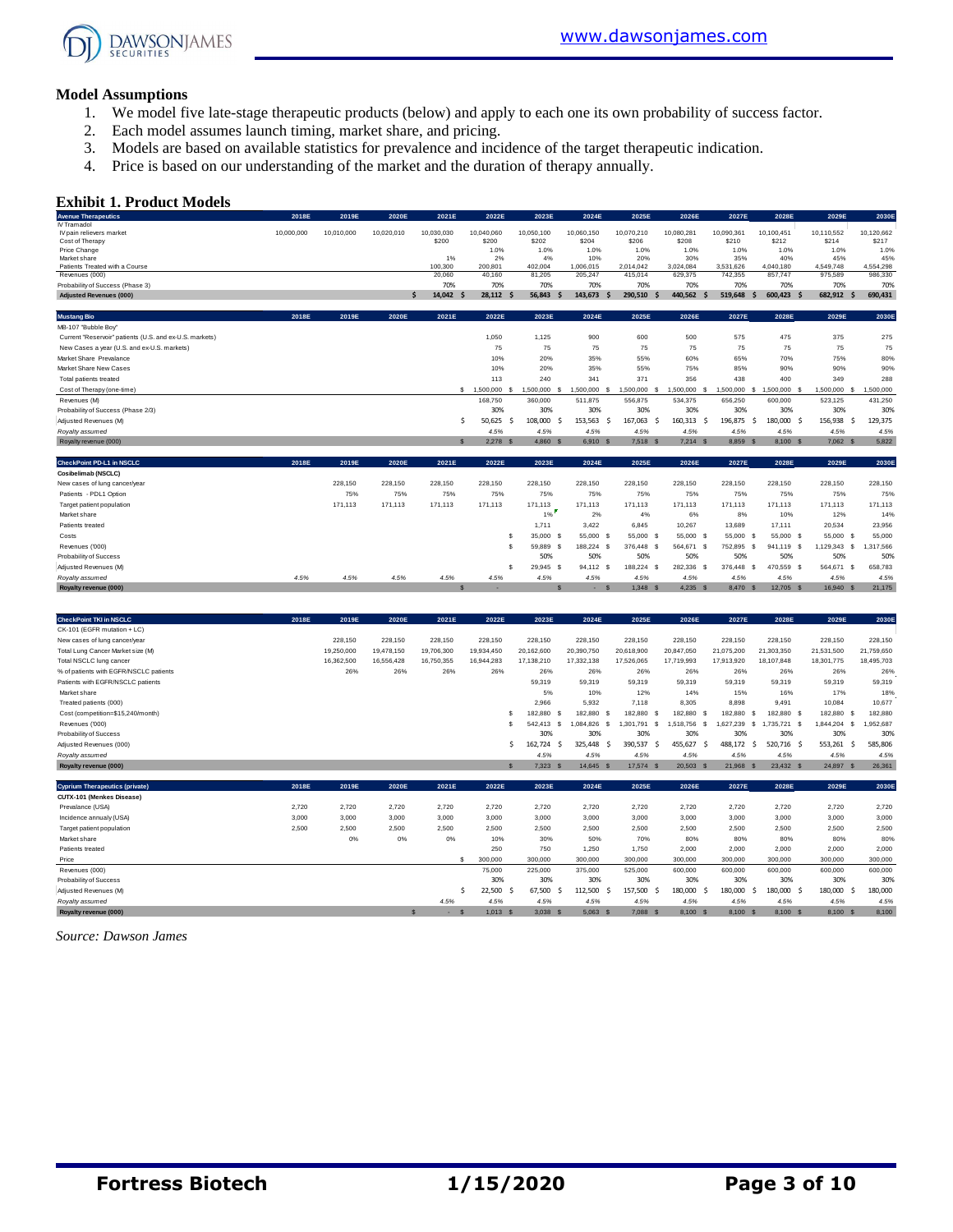

**Valuation:** As we previously mentioned, Valuation is a complex discussion for Fortress. Fortress as the controlling entity reports consolidates statements. There are multiple ways to value a "platform therapeutics company" like Fortress that has majority ownership in multiple public companies with the rights to royalties and milestones, plus the company has its own internal products that are generating revenues and internal private companies that have their own therapeutic pipeline candidates. We choose to model the key products as they exist (inside and outside the company) and project them based on the ownership percentage to the Fortress income statement. We recognize that this is "a model." It is a method to forecast a future value. i.e., reporting the revenues of outside companies based on the percentage ownership, (not as a 100% consolidated entity) but we do show the consolidated expenses as they are currently reported by Fortress. We view our method as doubly conservative, that is, we cut the revenues but not the expenses. One might argue we need to assess each outside company, determine net-income, and apply valuation metrics, based on the projected value of the external company. We leave that for "others" to do, as our purpose is to determine, is their upside to Fortress based on the value of the holding in the external companies, the product royalties, the annual stock dividend, and the internal companies and P&L metrics of Fortress itself? We clearly conclude, Yes. In our model, we do separate and show our projected revenues, royalties and milestones. We model external and internal products. We then assume R&D, SG&A based on the current consolidated numbers. We project the share count as well as revenues, expenses, and ultimately net-income out to 2030. For each individual product, we make certain assumptions about timing and probability of success and apply these assumptions to our model. We apply a probability of success in our therapeutic models. This ranges from as low as just 30% to as high as 70% based on what we feel is the therapeutic risk that the product will advance. In addition to the success factor, we apply a 15% discount rate (r) in our Free Cash Flow to the Firm (FCFF), Discounted EPS (dEPS) and Sum of the Parts (SOP) models. We then average the result and round to the nearest whole number to derive our \$19.00 - 12 month price target.

### **Exhibit 2. Free Cash Flow Model**

| <b>Exhibit 2. Free Cash Flow Model</b> |              |
|----------------------------------------|--------------|
| Average                                | 19           |
| <b>Price Target</b>                    |              |
|                                        | 2020<br>Year |
|                                        |              |

| 12 month price target.                 |              |                      |       |                  |                 |                      |              |                |                                                              |                |                |                |                |                |
|----------------------------------------|--------------|----------------------|-------|------------------|-----------------|----------------------|--------------|----------------|--------------------------------------------------------------|----------------|----------------|----------------|----------------|----------------|
| <b>Exhibit 2. Free Cash Flow Model</b> |              |                      |       |                  |                 |                      |              |                |                                                              |                |                |                |                |                |
|                                        | Average      | 19                   |       |                  |                 |                      |              |                |                                                              |                |                |                |                |                |
|                                        | Price Target | 21                   |       |                  |                 |                      |              |                |                                                              |                |                |                |                |                |
|                                        | Year         | 2020                 |       |                  |                 |                      |              |                |                                                              |                |                |                |                |                |
| DCF Valuation Using FCF (mln):         |              |                      |       |                  |                 |                      |              |                |                                                              |                |                |                |                |                |
| units ('000)                           |              |                      | 2019E | 2020E            | 2021E           | 2022E                | 2023E        | 2024E          | 2025E                                                        | 2026E          | 2027E          | 2028E          | 2029E          | 2030E          |
| EBIT<br><b>Tax Rate</b>                |              | (94, 843)            | 0%    | (122, 173)<br>0% | (74, 545)<br>0% | (93, 497)<br>0%      | 42,813<br>0% | 204,593<br>10% | 349,827<br>15%                                               | 489,468<br>18% | 573,567<br>20% | 639,929<br>21% | 704,893<br>21% | 741,081<br>21% |
| EBIT (1-t)                             |              | (94, 843)            |       | (122, 173)       | (74, 545)       | (93, 497)            | 42,813       | 184,134        | 297,353                                                      | 401,364        | 458,854        | 505,544        | 556,865        | 585,454        |
| CapEx                                  |              |                      |       |                  |                 |                      |              |                |                                                              |                |                |                |                |                |
| Depreciation                           |              |                      |       |                  |                 |                      |              |                |                                                              |                |                |                |                |                |
| Change in NWC                          |              |                      |       |                  |                 |                      |              |                |                                                              |                |                |                |                |                |
| FCF                                    |              | (94, 843)            |       | (122, 173)       | (74, 545)       | (93, 497)            | 42,813       | 184,134        | 297,353                                                      | 401,364        | 458,854        | 505,544        | 556,865        | 585,454        |
| PV of FCF                              |              | (109, 069)           |       | (122, 173)       | (64, 822)       | (70, 697)            | 28,150       | 105,279        | 147,837                                                      | 173,521        | 172,500        | 165,263        | 158,296        | 144,715        |
| Discount Rate                          |              |                      | 15%   |                  |                 |                      |              |                |                                                              |                |                |                |                |                |
| Long Term Growth Rate                  |              |                      | 1%    |                  |                 |                      |              |                |                                                              |                |                |                |                |                |
| <b>Terminal Cash Flow</b>              |              | 4,223,632            |       |                  |                 |                      |              |                |                                                              |                |                |                |                |                |
| Terminal Value YE2030                  |              | 1,044,017            |       |                  |                 |                      |              |                |                                                              |                |                |                |                |                |
| <b>NPV</b>                             |              | 1,881,887            |       |                  |                 |                      |              |                |                                                              |                |                |                |                |                |
| NPV-Debt                               |              | 9,396                |       |                  |                 |                      |              |                |                                                              |                |                |                |                |                |
| Shares out ('000)                      |              | 89,807               |       | 2030E            |                 |                      |              |                |                                                              |                |                |                |                |                |
| NPV Per Share                          |              |                      | 21    |                  |                 |                      |              |                |                                                              |                |                |                |                |                |
| Source: Dawson James                   |              |                      |       |                  |                 |                      |              |                |                                                              |                |                |                |                |                |
| <b>Exhibit 3. Discounted-EPS Model</b> |              |                      |       |                  |                 |                      |              |                |                                                              |                |                |                |                |                |
| <b>Current Year</b>                    |              | 2020                 |       |                  |                 |                      |              |                | Discount Rate and Earnings Multiple Varies, Year is Constant |                |                |                |                |                |
| Year of EPS                            |              | 2030                 |       |                  |                 |                      |              |                |                                                              |                |                |                |                |                |
| Earnings Multiple                      |              |                      | 10    |                  |                 |                      |              | 5%             | 10%                                                          | 15%            |                | 20%            | 25%            | 30%            |
| <b>Discount Factor</b>                 |              | 15%                  |       |                  | Earnings        |                      | 1            | 3.80           | 2.39                                                         | 1.53           |                | 1.00           | 0.66           | 0.45           |
| Selected Year EPS                      |              | $\mathsf{S}$<br>6.19 |       |                  | Multiple        |                      | 5            | 19.00          | 11.93                                                        | 7.65           |                | 5.00           | 3.32           | 2.24           |
| <b>NPV</b>                             |              |                      | 15    |                  |                 |                      | 10           | 37.99          | 23.86                                                        | 15.30          |                | 9.99           | 6.64           | 4.49           |
|                                        |              |                      |       |                  |                 |                      | 15           | 56.99          | 35.79                                                        | 22.95          | 14.99          |                | 9.97           | 6.73           |
|                                        |              |                      |       |                  |                 |                      | 20           | 75.99          | 47.72                                                        | 30.59          | 19.99          |                | 13.29          | 8.98           |
|                                        |              |                      |       |                  |                 |                      | 25           | 94.98          | 59.65                                                        | 38.24          | 24.99          |                | 16.61          | 11.22          |
|                                        |              |                      |       |                  |                 |                      | 30           | 113.98         | 71.58                                                        | 45.89          | 29.98          |                | 19.93          | 13.47          |
|                                        |              |                      |       |                  |                 |                      | 35           | 132.97         | 83.51                                                        | 53.54          | 34.98          |                | 23.26          | 15.71          |
|                                        |              |                      |       |                  |                 |                      |              |                |                                                              |                |                |                |                |                |
|                                        |              |                      |       |                  |                 | Source: Dawson James |              |                |                                                              |                |                |                |                |                |

#### **Exhibit 3. Discounted-EPS Model**

| <b>Current Year</b>      |   | 2020 |
|--------------------------|---|------|
| Year of EPS              |   | 2030 |
| Earnings Multiple        |   | 10   |
| <b>Discount Factor</b>   |   | 15%  |
| <b>Selected Year EPS</b> | ς | 6.19 |
| <b>NPV</b>               |   | 15   |

| Current Year<br>Year of EPS | 2020<br>2030 |          |    | Discount Rate and Earnings Multiple Varies, Year is Constant |       |       |       |       |       |
|-----------------------------|--------------|----------|----|--------------------------------------------------------------|-------|-------|-------|-------|-------|
| Earnings Multiple           | 10           |          |    | 5%                                                           | 10%   | 15%   | 20%   | 25%   | 30%   |
| Discount Factor             | 15%          | Earnings |    | 3.80                                                         | 2.39  | 1.53  | 1.00  | 0.66  | 0.45  |
| Selected Year EPS           | \$<br>6.19   | Multiple |    | 19.00                                                        | 11.93 | 7.65  | 5.00  | 3.32  | 2.24  |
| <b>NPV</b>                  | 15           |          | 10 | 37.99                                                        | 23.86 | 15.30 | 9.99  | 6.64  | 4.49  |
|                             |              |          | 15 | 56.99                                                        | 35.79 | 22.95 | 14.99 | 9.97  | 6.73  |
|                             |              |          | 20 | 75.99                                                        | 47.72 | 30.59 | 19.99 | 13.29 | 8.98  |
|                             |              |          | 25 | 94.98                                                        | 59.65 | 38.24 | 24.99 | 16.61 | 11.22 |
|                             |              |          | 30 | 113.98                                                       | 71.58 | 45.89 | 29.98 | 19.93 | 13.47 |
|                             |              |          | 35 | 132.97                                                       | 83.51 | 53.54 | 34.98 | 23.26 | 15.71 |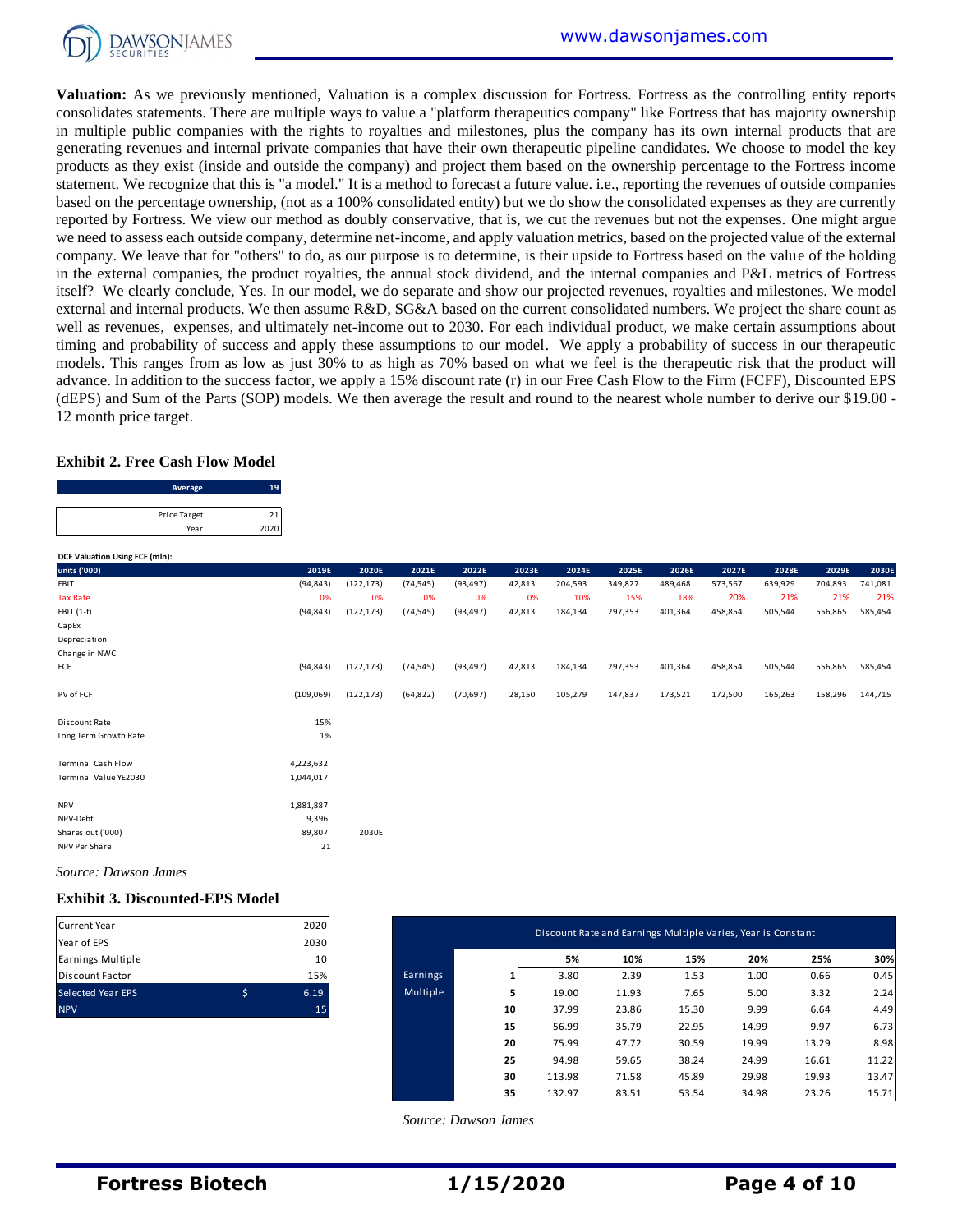

# **Exhibit 4. Sum-of-the-Parts Model**

| <b>Fortress Biotech</b>                 | LT Gr | Discount<br>Rate | Yrs to Peak    | % Success | Peak Sales<br>(MM's) | <b>Term Val</b> |
|-----------------------------------------|-------|------------------|----------------|-----------|----------------------|-----------------|
| <b>Avenue Tramadol IV (Pain)</b>        | 1%    | 15%              | $\overline{4}$ | 70%       | \$986                | \$7,045         |
| <b>NPV</b>                              |       |                  |                |           |                      | \$9.5           |
| <b>Mustang MB-107 (bubble Boy)</b>      | 1%    | 15%              | $\overline{3}$ | 70%       | \$431                | \$3,080         |
| <b>NPV</b>                              |       |                  |                |           |                      | \$4.8           |
| Cyprium CUTX-101 (Menke's Disease)      | 1%    | 30%              | $\overline{4}$ | 70%       | \$600                | \$2,069         |
| <b>NPV</b>                              |       |                  |                |           |                      | \$2             |
| <b>CheckPoint Cosibelimab (PD-L1)</b>   | 1%    | 30%              | 4              | 70%       | \$1,318              | \$4,543         |
| <b>NPV</b>                              |       |                  |                |           |                      | \$4             |
| <b>CheckPoint CK-101 (TRK)</b>          | 1%    | 30%              | $\overline{4}$ | 70%       | \$1,953              | \$6,733         |
| <b>NPV</b>                              |       |                  |                |           |                      | \$5.6           |
| Net Margin (Products)                   |       |                  |                |           |                      | 30%             |
| MM Shrs OS (2030E)                      |       |                  |                |           |                      | 89              |
| <b>Product Total NPV</b>                |       |                  |                |           |                      | \$20            |
| <b>Product Royalties NPV</b>            | 1%    | 15%              | $\overline{4}$ | 70%       | \$132                | \$944           |
| <b>NPV</b>                              |       |                  |                |           |                      | \$1.3           |
| NPV - Royalties & Products              |       |                  |                |           |                      | \$21.1          |
| <b>Milestones</b>                       | 1%    | 15%              | 4              | 70%       | \$50                 | \$357           |
| <b>NPV</b>                              |       |                  |                |           |                      | \$0.5           |
| NPV - Royalties & Products & Milestones |       |                  |                |           |                      | \$21.6          |

*Source: Dawson James*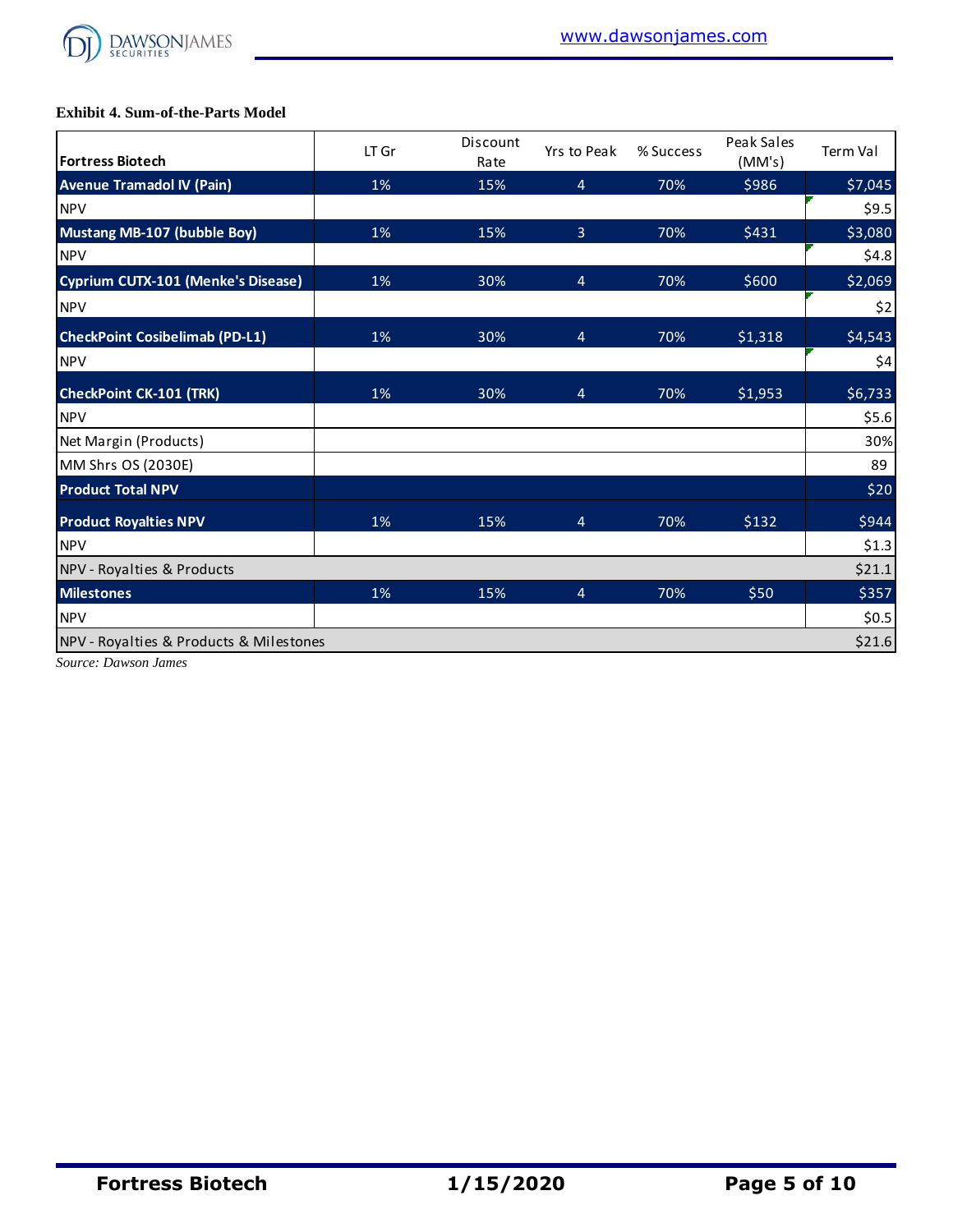

### **Exhibit 5. Income Statement**

|                                                                                             | 1019      |           |               | 4015            |                 |                          |                |           |                 |             |               |                                 |                |                  |                      |                  |               |                                          |                            | 2026E            | 2027E                      | 2028E          |                |                |
|---------------------------------------------------------------------------------------------|-----------|-----------|---------------|-----------------|-----------------|--------------------------|----------------|-----------|-----------------|-------------|---------------|---------------------------------|----------------|------------------|----------------------|------------------|---------------|------------------------------------------|----------------------------|------------------|----------------------------|----------------|----------------|----------------|
| Probability Revenue Forecast: ('000)                                                        |           |           |               |                 |                 |                          |                |           |                 |             |               |                                 |                |                  |                      |                  |               |                                          |                            |                  |                            |                |                |                |
| Avenue Therapeutics: IV Tramadol end use sales                                              |           |           |               |                 |                 |                          |                |           |                 |             | 14,042        | 28,112                          | 56,843<br>١s   | 33,045           | 38,792<br>- S<br>- S | 31,608<br>-S     |               | 40,228 \$ 143,673                        | 290,510                    | 440,562<br>l s   | 519,648                    | 600,423        | 682,912        | 690,431        |
| Percent Owned by Fortress                                                                   | 32%       | 32%       | 32%           | 32%             | 32%             | 32%                      | 32%            | 32%       | 32%             | 329         | 32%           | 329                             | 32%            | 32%              | 32%                  | 32%              | 32%           | 32 <sup>0</sup>                          | 32 <sup>0</sup>            | 32%              | 32                         | 32             | 32             | 32%            |
| <b>Revenues Atributed back to Fortress</b>                                                  |           |           |               |                 |                 |                          |                |           | $\sim$          |             | 4.493         | 8.996                           | 18.190         | 10.574           | 12,413               | 10.115           | 12,873        | 45.975                                   | 92.963                     | 140.980          | 166,288                    | 192.135        | 218,532        | 220,938        |
| Mustang Bio - Bubble Boy (MB-107)<br>Percent Owned by Fortress                              | 30%       | 30%       | 30%           | 30%             |                 | 30%                      | 30%            | 30%       | 30%             | 30%         |               | 50,625<br>309                   | 108,000<br>30% | 35,319<br>30%    | 41,462<br>30%        | 33,784 \$<br>30% | 42,998<br>303 | 153,563<br>30%                           | 167,063<br>30 <sup>6</sup> | 160,313<br>30%   | 196,875<br>30 <sup>6</sup> | 180,000<br>309 | 156,938<br>30% | 129,375<br>30% |
| <b>Revenues Atributed back to Fortress</b>                                                  |           |           | $\Omega$      |                 | 30%             | $\mathbf{0}$             | $\overline{0}$ | n         | n               |             | 30%           | 15,188                          | 32,400         | 10,596           | 12,439               | 10.135           | 12,899        | 46.069                                   | 50.119                     | 48.094           | 59,063                     | 54,000         | 47.081         | 38,813         |
| Cyprium -CUTX-101 - Menkes Disease                                                          |           |           |               |                 |                 |                          |                |           |                 |             | $\sim$        | 22,500                          | 67,500         | 25,875           | 30,375<br>- 5<br>- 5 | 24,750 \$        | 31,500        | 112,500                                  | 157,500                    | 180,000          | 180,000                    | 180,000        | 180,000        | 180,000        |
| Percent Owned by Fortress                                                                   | 89%       | 89%       | 89%           | 89%             | 89%             | 89%                      | 89%            | 89%       | 89%             | 89%         | 89%           | 89                              | 89%            | 89%              | 89%                  | 89%              | 899           | 899                                      | 89                         | 89%              | 89                         | 89%            | 89             | 89%            |
| <b>Revenues Atributed back to Fortress</b>                                                  |           |           | $\Omega$      |                 |                 | $\Omega$                 | $\Omega$       |           |                 |             |               | 20.025                          | 60.075         | 23,029           | 27.034               | 22.028           | 28,035        | 100.125                                  | 140.175                    | 160,200          | 160.200                    | 160.200        | 160,200        | 160,200        |
| CheckPoint (Cosibelimab PD-L1)                                                              |           |           |               |                 |                 |                          |                |           |                 |             |               | $\overline{\phantom{a}}$        | 29,945         | 21.646           | 25,410<br>- 5<br>- 5 | 20,705 \$        | 26,351        | 94.112                                   | 188,224                    | 282,336          | 376,448                    | 470,559        | 564,671        | 658,783        |
| Percent Owned by Fortress                                                                   | 32%       | 32%       | 32%           | 32%             | 32%             | 32%                      | 32%            | 32%       | 32%             | 32%         | 32%           | 32%                             | 32%            | 32%              | 32%                  | 32%              | 32%           | 329                                      | 329                        | 32%              | 32 <sup>0</sup>            | 329            | 32%            | 32%            |
| <b>Revenues Atributed back to Fortress</b>                                                  |           |           |               |                 |                 |                          |                |           |                 |             |               |                                 | 9.582          | 6.927            | 8.131                | 6.625            | 8,432         | 30.116                                   | 60.232                     | 90.347           | 120.463                    | 150,579        | 180.695        | 210,811        |
| CK-101 end use sales                                                                        |           |           |               |                 |                 |                          |                |           |                 |             |               |                                 | 162,724        | 74,853           | 87,871<br>- 5        | 71,599 \$        | 91,125        | 325,448                                  | 390,537                    | 455,627          | 488,172                    | 520,716        | 553,261        | 585,806        |
| Percent Owned by Fortress                                                                   | 32%       | 32%       | 32%           | 32%             | 32%             | 32%                      | 32%            | 32%       | 32%             | 32%         | 32%           | 32%                             | 32%            | 32%              | 32%                  | 32%              | 32%           | 329                                      | 32%                        | 32%              | 32%                        | 32%            | 329            | 32%            |
| Revenues Atributed back to Fortress                                                         |           |           |               |                 |                 |                          |                |           |                 |             |               |                                 | 52,072         | 23,953           | 28,119               | 22,912           | 29,160        | 104.143                                  | 124,972                    | 145,801          | 156,215                    | 166,629        | 177.044        | 187,458        |
| Journey Medical Corporation (Dermatology)                                                   | 6.477     | 6.477     | 8,000         | 12,000          | 32,954          | 9.095                    | 10,282         | 9,491     | 10,677          | 39,545      | 35,590        | 39.149                          | 43,064         | 10.895           | 12.316               | 11,369           | 12,790        | 47,371                                   | 52.108                     | 57,319           | 63.050                     | 69,355         | 76,291         | 83,920         |
| Percent Owned by Fortress                                                                   | 100%      | 100%      | 100%          | 100%            | 100%            | 100%                     | 100%           | 100%      | 100%            | 100%        | 100%          | 100%                            | 100%           | 100%             | 100%                 | 100%             | 100%          | 100%                                     | 100%                       | 100%             | 1003                       | 100%           | 100%           | 100%           |
| <b>Revenues Atributed back to Fortress</b>                                                  | 6,477     | 8,199     | 9,002         | 12,000          | 35,678          | 9,095                    | 10,282         | 9,491     | 10,677          | 39,545      | 35,590        | 39,149                          | 43,064         | 10,895           | 12,316               | 11,369           | 12,790        | 47,371                                   | 52,108                     | 57,319           | 63,050                     | 69,355         | 76,291         | 83,920         |
| Other Revenue Back to Fortress                                                              |           | 1,051     | 700           | 1,000           | 2,751           | 696                      | 726            | 757       | 847             | 3,026       | 3,329         | 3,662                           | 4,028          | 1,019            | 1,063                | 1,108            | 1,241         | 4.431                                    | 4.874                      | 5,361            | 5.897                      | 6.487          | 7,135          | 7,849          |
| <b>Fortress Revenues</b>                                                                    | 6.477     | 9.250     | 9.702         | 13,000          | 38.430          | 9,792                    | 11.008         | 10,248    | 11.525          | 42.572      | 43.414        | 87.019                          | 219,411        | 86,993           | 101,515              | 84,291           | 105.431       | 378.229                                  | 525.442                    | 648.101          | 731,176                    | 799.386        | 866,978        | 909,988        |
|                                                                                             |           |           |               |                 |                 |                          |                |           |                 |             |               |                                 |                |                  |                      |                  |               |                                          |                            |                  |                            |                |                |                |
| Avenue Therapeutic (IV Tramadol) Royalties (4.5% on sales > \$325M)<br>Associate Milestones |           |           |               |                 |                 |                          |                |           |                 |             | \$ 55,000     |                                 |                |                  |                      |                  |               |                                          |                            |                  |                            |                |                |                |
|                                                                                             |           |           |               |                 |                 |                          |                |           |                 |             |               |                                 |                |                  |                      |                  |               |                                          |                            |                  |                            |                |                |                |
| Mustang Bio - Bubble Boy (MB-107) Prob. Adj. Royalties - 4.5%<br>Associate Milestones       |           |           |               |                 |                 |                          |                |           |                 |             |               | $2,278$ \$<br>-S.               | 4,860          | 1,589<br>IS      | 1,866 \$<br>-S       |                  |               | 1,520 \$ 1,935 \$ 6,910.31<br>$\sqrt{2}$ | $7,518$ $\frac{1}{3}$      | $7,214$ \$       | $8,859$ \$                 | 8,100          | 7,062          | 5,822<br>s.    |
| Cyprium - CUTX-101 Menke's Disease - Prob. Adj. Royalties - 4.5%<br>Associate Milestones    |           |           |               |                 |                 |                          |                |           |                 |             |               | $1.013$ S                       | 3,038          | $1,164$ \$<br>IS | 1,367 \$             |                  |               | $1,114$ \$ $1,418$ \$ 5,063<br>s.        | 7,088 \$                   | 8,100            | $8,100$ $\sqrt{5}$         | $8,100$ \$     | 8,100          | 8,100<br>-S    |
| CheckPoint (Cosibelmab PD-L1) - Prob. Adj. Royalties - 4.5%<br>Associate Milestones         |           |           |               |                 |                 |                          |                |           |                 |             |               | -S.<br>$\overline{\phantom{a}}$ |                | $\sim$           | s.<br>- \$           | - \$             |               | Ś.<br>l S<br>$\sim$                      | 1,348                      | 4,235<br>$\sim$  | 8,470 \$<br>s.             | 12,705         | 16,940         | 21,175<br>S.   |
| CheckPoint (CK-101 - TKI) - Prob. Adj. Royalties - 4.5%<br>Associate Milestones             |           |           |               |                 |                 |                          |                |           |                 |             |               |                                 | 7.323          | 3,368 \$         | 3.954 S              |                  |               | 3,222 \$ 4,101 \$ 14,645                 | 17,574                     | 20,503<br>$\sim$ | 21,968                     | 23,432         | 24,897         | 26,361         |
| <b>Total Royalties &amp; Milestones</b>                                                     | - 1       |           | $\sim$ $\sim$ | <b>Contract</b> | <b>Contract</b> | <b><i><u>ALC</u></i></b> |                | <b>.</b>  | <b>Contract</b> | <b>Card</b> | 55,000        | 3,291                           | 15,220         | 6,122            | 7,187                | 5,856            | 7,453         | 26,618                                   | 33,527                     | 40,052           | 47,397                     | 52,337         | 56,999         | 61,458         |
| Expenses:                                                                                   |           |           |               |                 |                 |                          |                |           |                 |             |               |                                 |                |                  |                      |                  |               |                                          |                            |                  |                            |                |                |                |
| <b>Fortress</b>                                                                             |           |           |               |                 |                 |                          |                |           |                 |             |               |                                 |                |                  |                      |                  |               |                                          |                            |                  |                            |                |                |                |
| Costs of Goods Sold (Journey Medical)                                                       | 1.884     | 2,386     | 2,702         | 2,000           | 6,431           | 1.819                    | 2.056          | 1,898     | 2,135           | 7,909       | 7.118         | 7,830                           | 8.613          | 2,179            | 2,463                | 2,274            | 2,558         | 9,474                                    | 10,422                     | 11,464           | 12,610                     | 13,871         | 15,258         | 16,784         |
| %COGS                                                                                       | 29%       | 26%       | 34%           | 17%             | 20%             | 20%                      | 20%            | 20%       | 20%             | 20%         | 20%           | 20%                             | 20%            | 20%              | 20%                  | 20%              | 20%           | 20%                                      | 20%                        | 20%              | 20%                        | 20%            | 20%            | 20%            |
|                                                                                             |           |           |               |                 |                 |                          |                |           |                 |             |               |                                 |                |                  |                      |                  |               |                                          |                            |                  |                            |                |                |                |
| Research and Development                                                                    | 23.273    | 18.511    | 14.571        | 18,000          | 74.355          | 17.957                   | 18.737         | 20.299    | 21,080          | 78.073      | 81.976        | 86,075                          | 90.379         | 21.827           | 22,775               | 24,673           | 25.622        | 94.898                                   | 99.643                     | 104.625          | 109,856                    | 115,349        | 121.116        | 127.172        |
| Research and Development- licenses acquired                                                 | 450       | 200       | 700           | 2,903           | 4,253           | 1.840                    | 1,920          | 2,080     | 2,160           | 8,000       | 12,000        | 16,000                          | 16,800         | 4,057            | 4,234                | 4,586            | 4,763         | 17,640                                   | 18,522                     | 19,448           | 20,421                     | 21,442         | 22,514         | 23,639         |
| General and Administrative                                                                  | 13,478    | 13.443    | 14.339        | 14.780          | 56,040          | 14.290                   | 14.862         | 13.147    | 14.862          | 57.160      | 58,304        | 59,470                          | 60.659         | 15.468           | 16.087               | 14.231           | 16.087        | 61.872                                   | 63.110                     | 64.372           | 65,659                     | 66.972         | 68,312         | 69,678         |
| Total Operating expenses                                                                    | 39.085    | 34,540    | 32,312        | 37.682          | 141 078         | 35.906                   | 37.575         | 37 424    | 40,237          | 151.142     | 159,398       | 169.375                         | 176.451        | 43.531           | 45.559               | 45.764           | 49.030        | 183.884                                  | 191,696                    | 199,909          | 208,546                    | 217,634        | 227,200        | 237,274        |
| <b>Operating Income (Loss)</b>                                                              | (29, 835) | (25, 290) | (22, 610)     | (24, 682)       | (102, 416)      | (26, 114)                | (26, 567)      | (27, 176) | (28, 712)       | (108, 570)  | (60, 984)     | (79.065)                        | 58,180         | 49,584           | 63,143               | 44,382           | 63,854        | 220,963                                  | 367,273                    | 488,245          | 570,027                    | 634,089        | 696,777        | 734,173        |
| Interest income (expense), net                                                              | 438       | 779       | 738           |                 | 1.955           | 472                      | 493            | 534       | 554             | 2.053       | 2.155         | 2.263                           | 2.376          | 574              | 599                  | 649              | 674           | 2.495                                    | 2.620                      | 2.751            | 2888                       | 3.033          | 3.184          | 3.344          |
| Interest expense and financing fee                                                          | (2,469)   | (3, 106)  | (3, 168)      |                 | (8,743)         | (2, 111)                 | (2, 203)       | (2, 387)  | (2, 479)        | (9, 180)    | (9,639)       | (10, 121)                       | (10,627)       | (2, 566)         | (2,678)              | (2,901)          | (3,013)       | (11, 159)                                | (11, 716)                  | (12, 302)        | (12, 917)                  | (13, 563)      | (14, 241)      | (14, 953)      |
| Change in FV of derivative liability                                                        |           |           |               |                 |                 |                          |                |           |                 |             |               |                                 |                |                  |                      |                  |               |                                          |                            |                  |                            |                |                |                |
| Change in FV of subsidiary convertible note                                                 |           |           |               |                 |                 |                          |                |           |                 |             |               |                                 |                |                  |                      |                  |               |                                          |                            |                  |                            |                |                |                |
| Change in FV of investments                                                                 |           |           |               |                 |                 |                          |                |           |                 |             |               |                                 |                |                  |                      |                  |               |                                          |                            |                  |                            |                |                |                |
| Gain on deconsolidation of Caelum                                                           | 18,384    | 137       |               |                 | 18,52'          |                          |                |           |                 |             |               |                                 |                |                  |                      |                  |               |                                          |                            |                  |                            |                |                |                |
| <b>Total Other Income</b>                                                                   | 16.353    | (2.190)   | (2, 430)      |                 | 11.733          | (1.639)                  | (1.711)        | (1.853)   | (1,924)         | (7.127)     | <b>17 484</b> | (7.858)                         | (8.251)        | (1.993)          | (2.079)              | (2.252)          | (2.339)       | (8.663)                                  | (9.097)                    | (9.551)          | (10.029)                   | (10.530)       | (11.057        | (11.610)       |
| Pretax Income (loss from continuing operations)                                             | (13.482)  | (27.480)  | (25.040)      | (24.682)        | (90.683)        | (27.754)                 | (28.278)       | (29.029)  | (30.636)        | (115.697)   | (68.468)      | (86.923)                        | 49.929         | 47.591           | 61.064               | 42.130           | 61.514        | 212,300                                  | 358.176                    | 478.694          | 559,998                    | 623.559        | 685,720        | 722.563        |
| Income Tax Benefit (Provision)                                                              |           |           |               |                 |                 |                          |                |           |                 |             |               |                                 |                | 4,759            | 6,106                | 4,213            | 6,151         | 21,230                                   | 53,726                     | 86,165           | 112,000                    | 130,947        | 157,716        | 180,641        |
| <b>Tax Rate</b>                                                                             | 0%        | 0%        | 0%            | 0%              | 0%              | 0%                       | 0%             | 0%        | - 09            |             |               |                                 | 0%             | 10%              | 10%                  | 10%              | 10%           | 10                                       |                            | 18 <sup>°</sup>  | 20                         | 21             | 23'            | 25             |
|                                                                                             |           |           |               |                 |                 |                          |                |           |                 |             |               |                                 |                |                  |                      |                  |               |                                          |                            |                  |                            |                |                |                |
| <b>GAAP Net Income (Loss)</b>                                                               | (13.482)  | (27.480)  | (25.040)      | (24.682)        | (90.683)        | (27.754)                 | (28.278)       | (29.029)  | (30.636)        | (115, 697)  | (68.468)      | (86,923)                        | 49,929         | 42.832           | 54.957               | 37.917           | 55.363        | 191,070                                  | 304,450                    | 392,529          | 447.998                    | 492,611        | 528,004        | 541.922        |
| Less: net loss attributable to non-controlling interests                                    | 17,647    | 14,382    | 12,208        |                 | 44,237          |                          |                |           |                 |             |               |                                 |                |                  |                      |                  |               |                                          |                            |                  |                            |                |                |                |
| Net Income (loss) attributable to common stockholders                                       | 4.165     | (13.098)  | (12.832)      | (24.682)        | (46.446)        | (27.754)                 | (28.278)       | (29.029)  | (30.636)        | (115.697)   | (68.468)      | (86.923)                        | 49.929         | 42.832           | 54,957               | 37,917           | 55.363        | 191.070                                  | 304.450                    | 392.529          | 447.998                    | 492.611        | 528,004        | 541,922        |
| GAAP-EPS                                                                                    | 0.09      | (0.24)    | (0.23)        | (0.43)          | (0.82)          | (0.49)                   | (0.40)         | (0.41)    | (0.44)          | (1.74)      | (0.97)        | (1.23)                          | 0.70           | 0.60             | 0.77                 | 0.53             | 0.78          | 2.68                                     | 4.26                       | 5.47             | 6.22                       | 6.81           | 7.27           | 7.43           |
| GAAP-EPS (Dil)                                                                              | 0.07      | (0.20)    | (0.19)        | (0.37)          | (0.70)          | (0.42)                   | (0.34)         | (0.34)    | (0.36)          | (1.46)      | (0.81)        | (1.02)                          | 0.59           | 0.50             | 0.64                 | 0.44             | 0.65          | 2.23                                     | 3.54                       | 4.55             | 5.17                       | 5.66           | 6.04           | 6.18           |
| Wgtd Avg Shrs (Bas) - '000s                                                                 | 48,507    | 53,726    | 56,857        | 56,914          | 54,001          | 56,971                   | 70,028         | 70,098    | 70,168          | 66,816      | 70,343        | 70,625                          | 70,908         | 71,085           | 71,156               | 71,228           | 71,299        | 71,192                                   | 71,477                     | 71,764           | 72,051                     | 72,340         | 72,630         | 72,920         |
| Wgtd Avg Shrs (Dil) - '000s                                                                 | 63.811    | 66,000    | 66,066        | 66.132          | 65.502          | 66.198                   | 84.264         | 84.349    | 84.433          | 79.811      | 84.644        | 84.983                          | 85.324         | 85.537           | 85.623               | 85,708           | 85.794        | 85,666                                   | 86,009                     | 86.353           | 86.699                     | 87.047         | 87.395         | 87.745         |

*Source: Dawson James*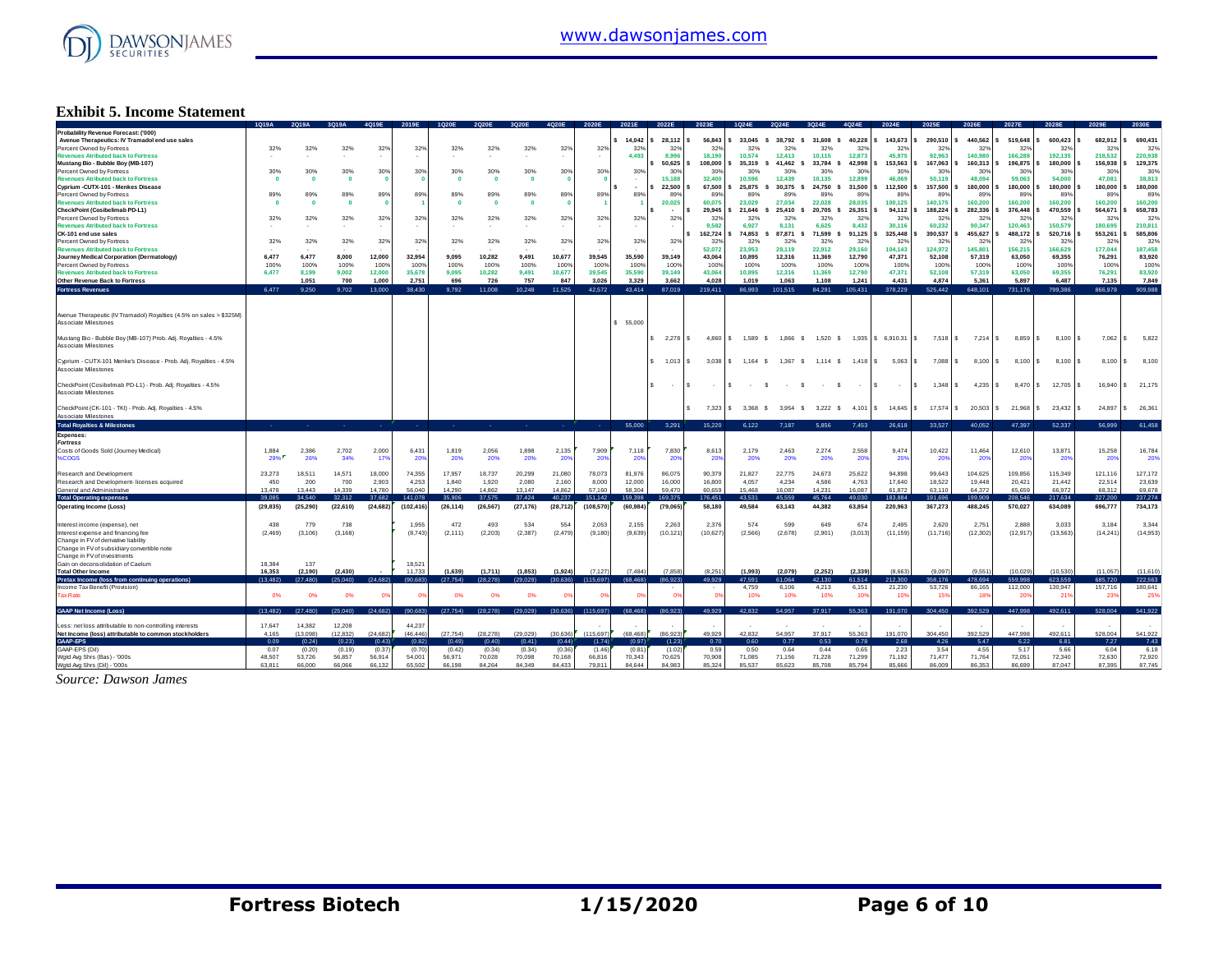

#### **Risk Analysis**

In addition to the typical risks associated with development stage specialty pharmaceutical companies, potential risks specific to Fortress Biotech are as follows:

**Financial risk.** The company may need to raise capital in the marketplace in order to successfully push their products into the next phase, and there can be no assurances that the company will be able to successfully raise capital and or do so, on favorable terms.

**Clinical and regulatory risk**. Lead products must start and complete clinical trials. Trials may not produce results sufficient for regulatory approval.

**Partnership risk.** Fortress Biotech may seek partnerships for clinical development support and commercialization. We have no specific knowledge of any discussions with possible partners today, and there can be no assurances that the company will be able to secure a favorable partnership.

**Commercial risk.** There are no assurances that the company will be able to secure favorable pricing, commercially launch products, and achieve significant market share to become profitable.

**Legal and intellectual property risk.** The company may have to defend its patents and technical know-how, and there can be no assurances that the patents will not be infringed or will be held as valid if challenged, and or that the company may infringe on third party's patents.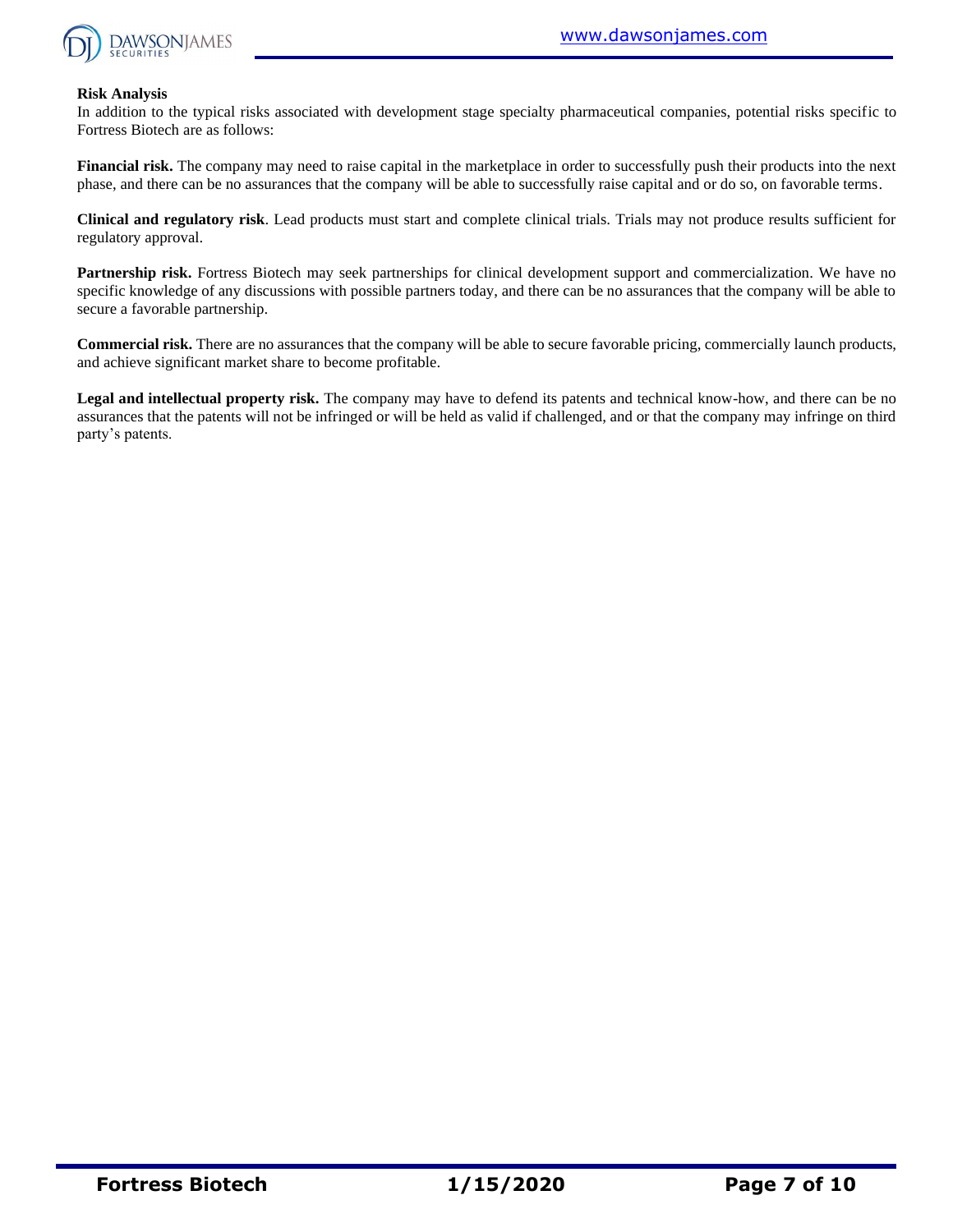

Companies mentioned in this report:

Checkpoint Therapeutics (CKPT/NASDAQ) – Not covered.

Companies working with Fortess:

Journey Medical Corporation (internal Fortress company).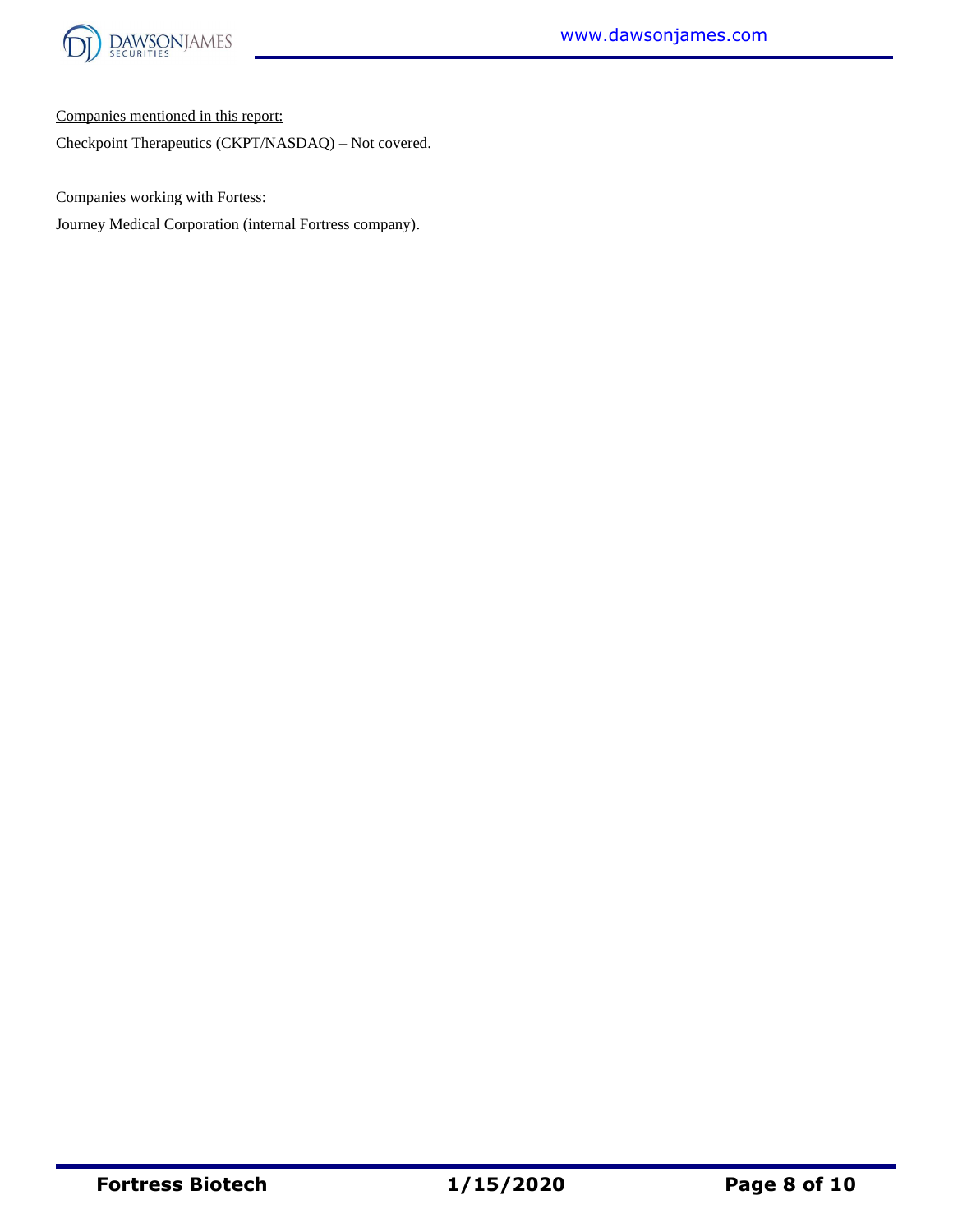

# **Important Disclosures:**

### **Price Chart:**

Price target and rating changes over the past three years:



Update – Buy November 4, 2019 Price Target \$19.00

Update – Buy December 11, 2019 Price Target \$19.00

Update – Buy December 23, 2019 Price Target \$19.00

Update – Buy January 15, 2020 Price Target \$19.00

Dawson James Securities, Inc. (the "Firm") is a member of the Financial Industry Regulatory Authority ("FINRA") and the Securities Investor Protection Corporation ("SIPC").

The Firm does not make a market in the securities of the subject company(s). The Firm has engaged in investment banking relationships with FBIO in the prior twelve months, as a manager or co-manager of a public offering and has received compensation resulting from those relationships. The Firm may seek compensation for investment banking services in the future from the subject company(s). The Firm has received other compensation from the subject company(s) in the last 12 months for services unrelated to managing or comanaging of a public offering.

Neither the research analyst(s) whose name appears on this report nor any member of his (their) household is an officer, director or advisory board member of these companies. The Firm and/or its directors and employees may own securities of the company(s) in this report and may increase or decrease holdings in the future. As of December 31, 2020, the Firm as a whole did not beneficially own 1% or more of any class of common equity securities of the subject company(s) of this report. The Firm, its officers, directors, analysts or employees may affect transactions in and have long or short positions in the securities (or options or warrants related to those securities) of the company(s) subject to this report. The Firm may affect transactions as principal or agent in those securities.

Analysts receive no direct compensation in connection with the Firm's investment banking business. All Firm employees, including the analyst(s) responsible for preparing this report, may be eligible to receive non-product or service specific monetary bonus compensation that is based upon various factors, including total revenues of the Firm and its affiliates as well as a portion of the proceeds from a broad pool of investment vehicles consisting of components of the compensation generated by investment banking activities, including but not limited to shares of stock and/or warrants, which may or may not include the securities referenced in this report.

Although the statements in this report have been obtained from and are based upon recognized statistical services, issuer reports or communications, or other sources that the Firm believes to be reliable, we cannot guarantee their accuracy. All opinions and estimates included in this report constitute the analyst's judgment as of the date of this report and are subject to change without notice.